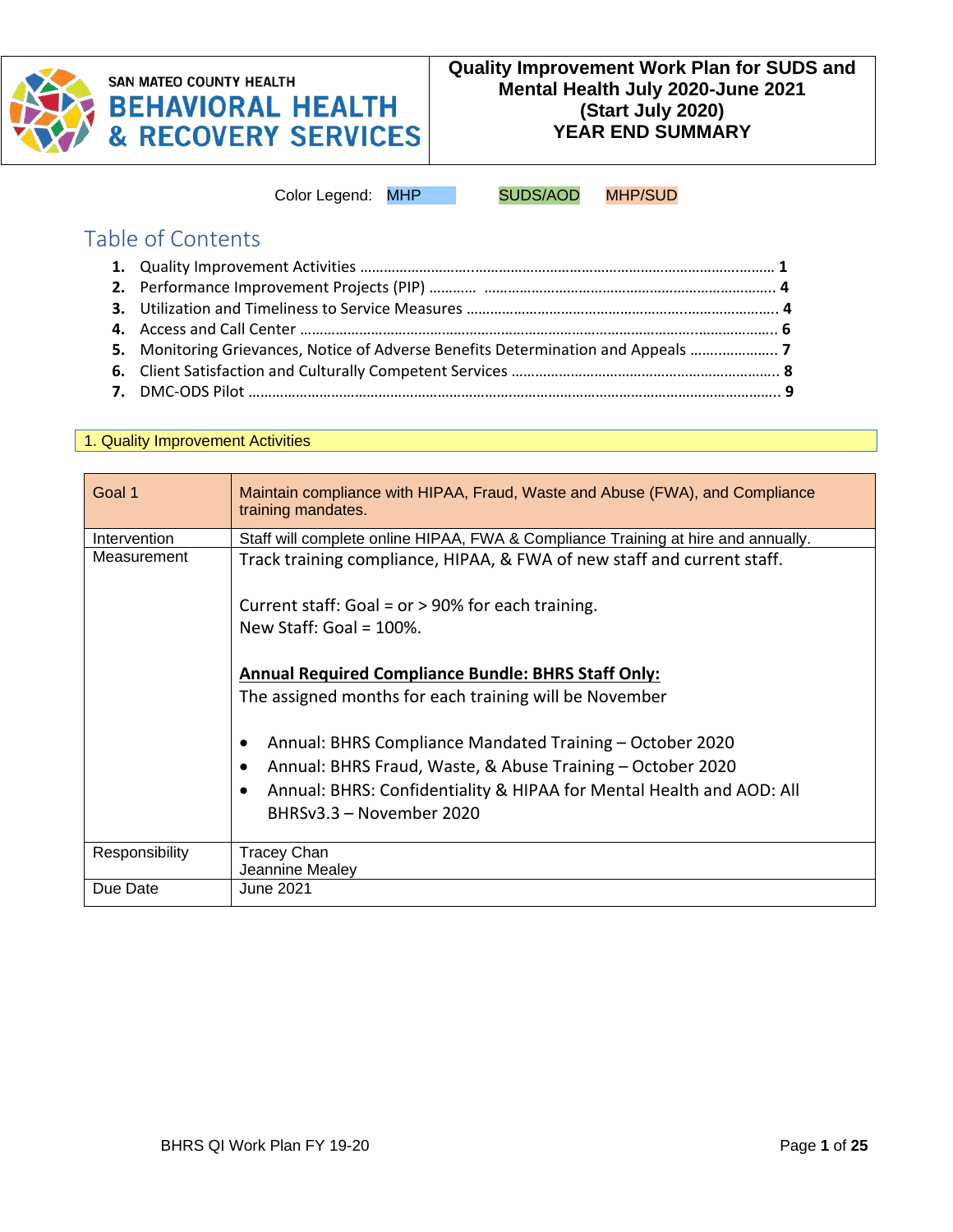| <b>Status</b> | Met Goal in FY20-21                            |                  |                        |                                          |                                   |                                                      |
|---------------|------------------------------------------------|------------------|------------------------|------------------------------------------|-----------------------------------|------------------------------------------------------|
|               | Goal to be repeated in FY21-22. Due 12/31/22.  |                  |                        |                                          |                                   |                                                      |
| Summary       |                                                |                  | Completed              | <b>Not</b><br>Completed                  | <b>Total</b><br>#<br><b>Staff</b> | % Staff<br>Completing<br>Required<br><b>Training</b> |
|               | <b>Required Annual Compliance Training</b>     |                  |                        |                                          |                                   |                                                      |
|               | <b>Annual BHRS Compliance Training FY20-21</b> |                  | 439                    | 12                                       | 451                               | 97%                                                  |
|               | Annual BHRS Confidentiality Training FY20-21   |                  | 436                    | 16                                       | 452                               | 96%                                                  |
|               | <b>Annual BHRS FWA Training FY20-21</b>        |                  | 441                    | 11                                       | 452                               | 98%                                                  |
|               |                                                |                  |                        |                                          |                                   |                                                      |
|               | <b>Training For New Staff</b>                  | <b>Completed</b> | <b>No</b><br>Completed | % Completed Mandatory<br><b>Training</b> |                                   |                                                      |
|               | Confidentially                                 | 38               | 0                      | 100%                                     |                                   |                                                      |
|               | Compliance                                     | 38               | 0                      | 100%                                     |                                   |                                                      |
|               | <b>FWA</b>                                     | 38               | 0                      | 100%                                     |                                   |                                                      |
|               | Total # New Staff FY20-21                      | 38               | $\mathbf{0}$           | 100%                                     |                                   |                                                      |
|               |                                                |                  |                        |                                          |                                   |                                                      |

| Goal 2                                                                                                                                           | Improve clinical documentation and quality of care.                                                                                            |                      |          |  |
|--------------------------------------------------------------------------------------------------------------------------------------------------|------------------------------------------------------------------------------------------------------------------------------------------------|----------------------|----------|--|
| Intervention                                                                                                                                     | Maintain clinical documentation training program for all current and new staff.                                                                |                      |          |  |
| Measurement                                                                                                                                      | Report on trainings provided via live webinar, specialty training, and online training<br>modules Include attendance numbers where applicable. |                      |          |  |
| Responsibility                                                                                                                                   | <b>Clinical Documentation Workgroup</b><br>Amber Ortiz<br>Ingall Bull<br>Claudia Tinoco<br><b>Tracey Chan</b>                                  |                      |          |  |
| Due Date                                                                                                                                         | June 2021                                                                                                                                      |                      |          |  |
| <b>Status</b>                                                                                                                                    | Met Goal in FY20-21<br>Goal to be repeated in FY21-22. Due 12/31/22.                                                                           |                      |          |  |
| Summary<br>QM provided an array of Live trainings and on OnDemand trainings in FY20-21 that were widely<br>attended by BHRS staff and CBO staff. |                                                                                                                                                |                      |          |  |
|                                                                                                                                                  |                                                                                                                                                |                      | Total    |  |
|                                                                                                                                                  | <b>Training Title Live WEBINAR Provided FY20-21</b>                                                                                            | <b>Training Date</b> | Attended |  |
|                                                                                                                                                  | QM COVID-19 Clinical Documentation Recommendations                                                                                             |                      |          |  |
|                                                                                                                                                  | <b>Updates WEBINAR</b>                                                                                                                         | 7/15/2020            | 76       |  |
|                                                                                                                                                  | <b>MH Treatment Plans</b>                                                                                                                      | 7/28/2020            | 50       |  |
|                                                                                                                                                  | <b>MH Treatment Plans</b>                                                                                                                      | 7/30/2020            | 34       |  |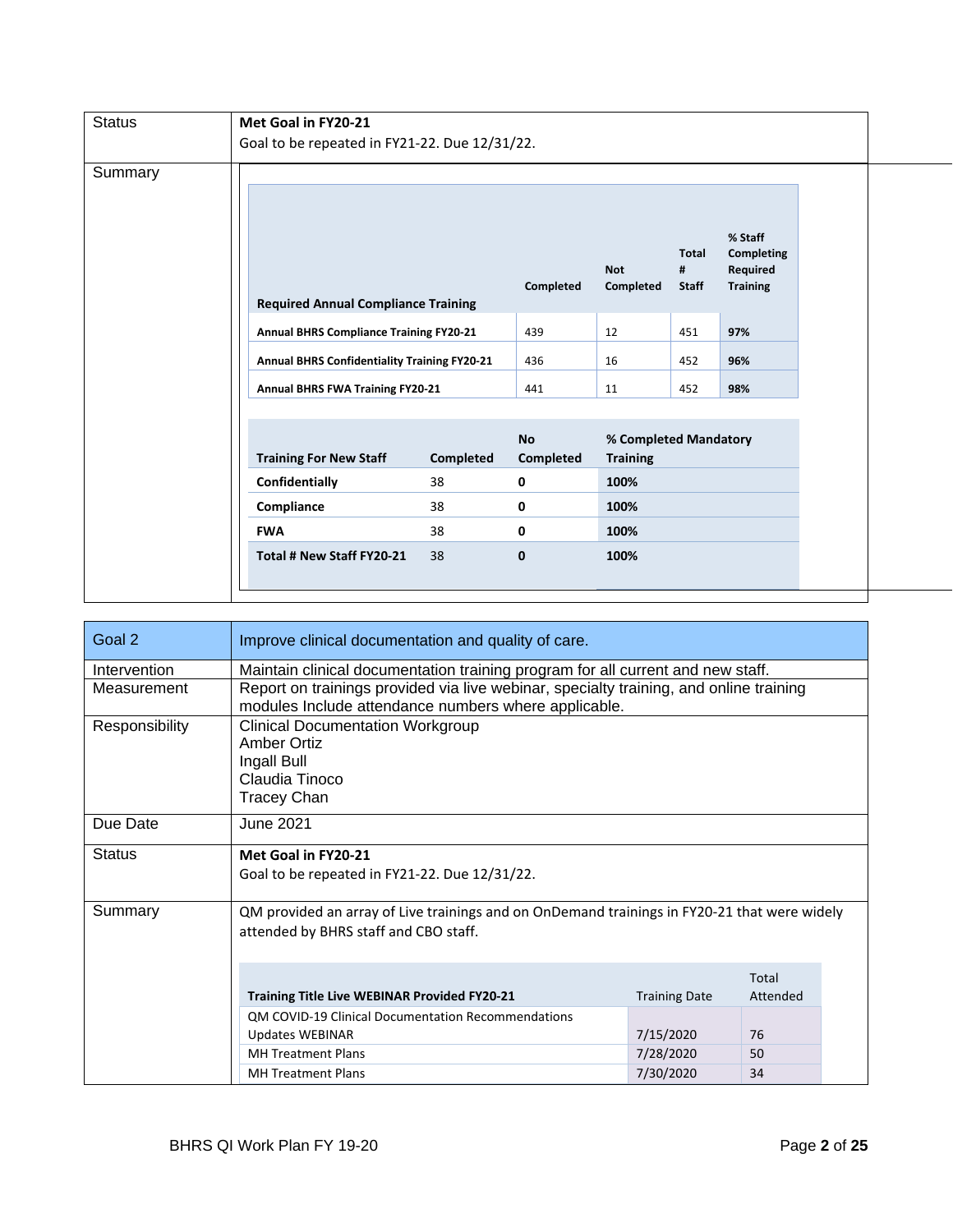| QM COVID-19 Clinical Documentation Recommendations                                                                              |            |                                                                                     |
|---------------------------------------------------------------------------------------------------------------------------------|------------|-------------------------------------------------------------------------------------|
| <b>Updates WEBINAR</b>                                                                                                          | 8/12/2020  | 37                                                                                  |
| BHRS Mental Health Coding for Progress Notes & Documenting                                                                      |            |                                                                                     |
| <b>Your Services: WEBINAR</b>                                                                                                   | 8/25/2020  | 39                                                                                  |
| BHRS Mental Health Coding for Progress Notes & Documenting                                                                      |            |                                                                                     |
| Your Services: WEBINAR                                                                                                          | 8/27/2020  | 29                                                                                  |
| ASK QM Clinical Documentation Webinar                                                                                           | 9/9/2020   | 54                                                                                  |
| Community-Focused Services: Guidelines Regarding Coding,                                                                        |            |                                                                                     |
| <b>Billing &amp; Documenting</b>                                                                                                | 9/22/2020  | 52                                                                                  |
| Community-Focused Services: Guidelines Regarding Coding,                                                                        |            |                                                                                     |
| <b>Billing &amp; Documenting</b>                                                                                                | 9/24/2020  | 32                                                                                  |
| BHRS Mental Health Coding & Billing for Meeting with Other                                                                      |            |                                                                                     |
| Professionals, CFT, Case Conference, and Collaborating                                                                          | 10/27/2020 | 41                                                                                  |
| ASK QM Clinical Documentation Webinar                                                                                           | 10/21/2020 | 63                                                                                  |
|                                                                                                                                 |            |                                                                                     |
| BHRS Mental Health Coding & Billing for Meeting with Other                                                                      |            |                                                                                     |
| Professionals, CFT, Case Conference, and Collaborating                                                                          | 10/29/2020 | 33                                                                                  |
| ASK QM Clinical Documentation Webinar- Special Topic - DHCS                                                                     |            |                                                                                     |
| Medi-Cal Mental Health AUDIT RESULTS                                                                                            | 11/18/2020 | 76                                                                                  |
| ASK QM Clinical Documentation WEBINAR                                                                                           | 12/16/2020 | 51                                                                                  |
| ASK QM Clinical Documentation WEBINAR                                                                                           | 1/20/2021  | 44                                                                                  |
| <b>BHRS Avatar Clinical Forms</b>                                                                                               | 1/27/2021  | 44                                                                                  |
| ASK QM Clinical Documentation WEBINAR                                                                                           | 2/17/2021  | 41                                                                                  |
| <b>BHRS Incident Reports WEBINAR</b>                                                                                            | 2/24/2021  | 67                                                                                  |
| <b>BHRS NOAS &amp; Timely Access WEBINAR</b>                                                                                    | 3/24/2021  | 88                                                                                  |
| New Avatar Forms Consents: WEBINAR                                                                                              | 4/28/2021  | 134                                                                                 |
| ASK QM Clinical Documentation WEBINAR                                                                                           | 5/19/2021  | 50                                                                                  |
|                                                                                                                                 |            | 1135                                                                                |
|                                                                                                                                 |            |                                                                                     |
| There was a total of 3955 unique completed session of QM LMS OnDemand                                                           |            |                                                                                     |
| content in FY20-21                                                                                                              |            |                                                                                     |
|                                                                                                                                 |            |                                                                                     |
| <b>BHRS Compliance Mandated Training</b>                                                                                        |            |                                                                                     |
| BHRS: Confidentiality & HIPAA for Mental Health and AOD                                                                         |            |                                                                                     |
|                                                                                                                                 |            |                                                                                     |
| Fraud, Waste, & Abuse Training for BHRS                                                                                         |            |                                                                                     |
| <b>Critical Incident Management for BHRS</b><br>Introduction to the BHRS Avatar Electronic Medical Record: All New Avatar Users |            |                                                                                     |
|                                                                                                                                 |            |                                                                                     |
| Progress Notes for BHRS: Part 1, Writing progress notes 2020                                                                    |            |                                                                                     |
| Progress Notes for BHRS: Part 2, Group progress notes 2020                                                                      |            |                                                                                     |
| Progress Notes for BHRS: Part 3, Billing for progress notes 2020                                                                |            |                                                                                     |
| Avatar Progress Note Demonstration for BHRS                                                                                     |            |                                                                                     |
| Client Treatment & Recovery Plan for BHRS Mental Health: Clinical Staff                                                         |            |                                                                                     |
| <b>Avatar Treatment Plan Demonstration for BHRS</b>                                                                             |            |                                                                                     |
| Assessments for BHRS Mental Health: Clinical Staff v7.16.19                                                                     |            |                                                                                     |
| Avatar Discharges and Transfers for BHRS                                                                                        |            |                                                                                     |
| Avatar Mental Health Assessment Demonstration for BHRS: Clinical Staff                                                          |            | 980                                                                                 |
| Avatar OrderConnect for BHRS: Medical Staff 2020                                                                                |            | 807<br>809<br>705<br>162<br>62<br>68<br>47<br>36<br>44<br>33<br>15<br>9<br>35<br>18 |
| LOCUS Training for BHRS: Adult Program Clinical Staff 2020<br>Mental Health Assessments for BHRS v2020.9.29v3                   |            | 42<br>21                                                                            |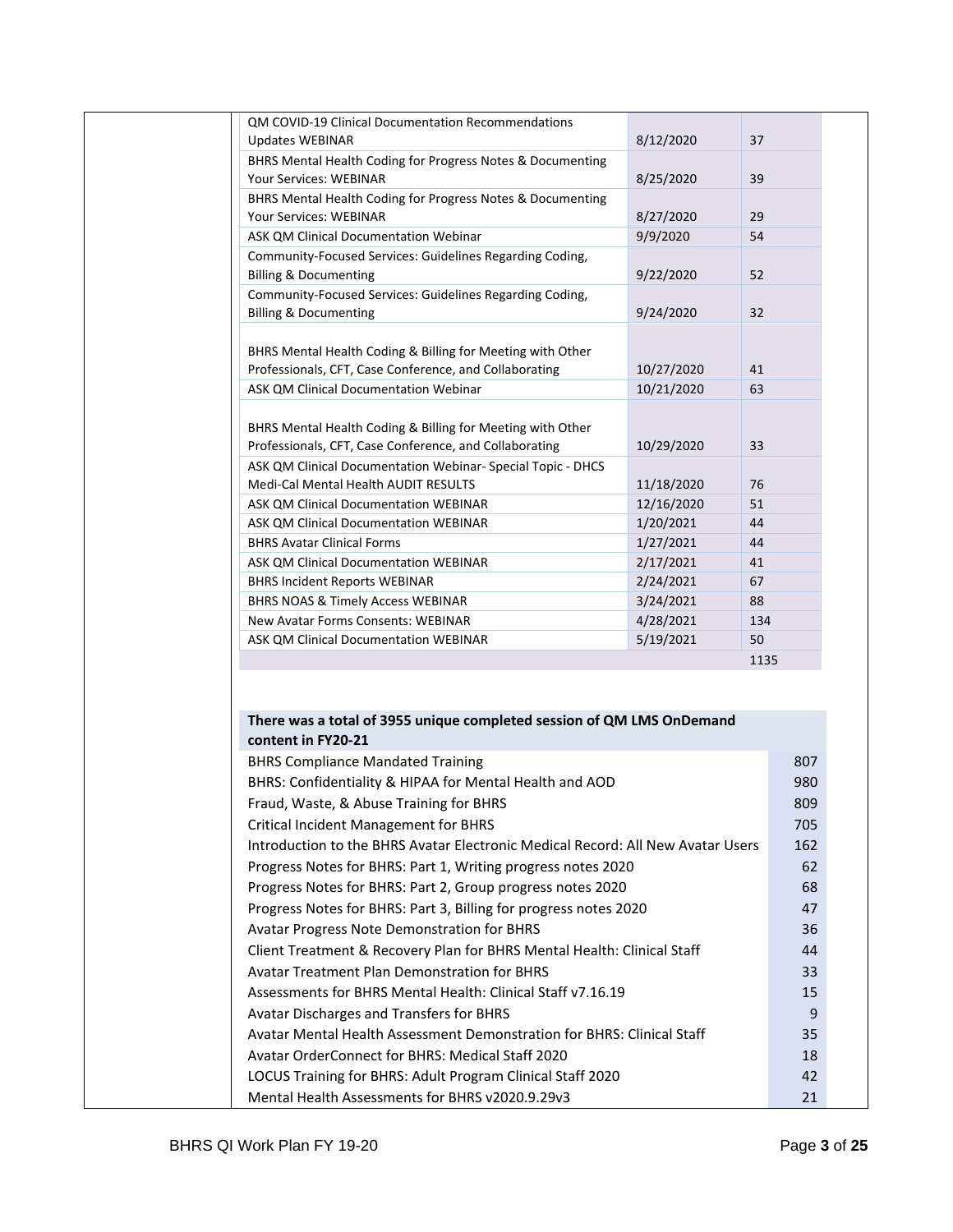| BHRS QM Webinar Recording: Ask QM Special Topics | 62   |  |
|--------------------------------------------------|------|--|
| <b>Grand Total Competed Sessions</b>             | 3955 |  |
|                                                  |      |  |
|                                                  |      |  |

| Goal 3         | Program staff to improve overall compliance with timelines and paperwork requirements.                                                                                                                                                                                                                                                                                                                                                                                                                                                                                                                                                                                                                                     |
|----------------|----------------------------------------------------------------------------------------------------------------------------------------------------------------------------------------------------------------------------------------------------------------------------------------------------------------------------------------------------------------------------------------------------------------------------------------------------------------------------------------------------------------------------------------------------------------------------------------------------------------------------------------------------------------------------------------------------------------------------|
| Intervention   | • Maintain system-wide, yearly-audit program.<br>• Send monthly emails with documentation compliance rates to all county program<br>managers and directors to monitor teams' compliance with requirements.                                                                                                                                                                                                                                                                                                                                                                                                                                                                                                                 |
| Measurement    | Reports sent to programs Monthly                                                                                                                                                                                                                                                                                                                                                                                                                                                                                                                                                                                                                                                                                           |
| Responsibility | Jeannine Mealey<br><b>Tracey Chan</b><br>A.B. Limin                                                                                                                                                                                                                                                                                                                                                                                                                                                                                                                                                                                                                                                                        |
| Due Date       | <b>June 2021</b>                                                                                                                                                                                                                                                                                                                                                                                                                                                                                                                                                                                                                                                                                                           |
| <b>Status</b>  | <b>Met</b>                                                                                                                                                                                                                                                                                                                                                                                                                                                                                                                                                                                                                                                                                                                 |
| Summary        | The following monthly reports were continuously sent to all SDMC programs and<br>contractors with the following explanation of each each report.                                                                                                                                                                                                                                                                                                                                                                                                                                                                                                                                                                           |
|                | Hello Supervisor/Manager:                                                                                                                                                                                                                                                                                                                                                                                                                                                                                                                                                                                                                                                                                                  |
|                | ****Please address your questions/concerns to:                                                                                                                                                                                                                                                                                                                                                                                                                                                                                                                                                                                                                                                                             |
|                | QM appreciates the quality care your team continues to provide for our clients during this<br>challenging time. QM would like to support you and help you navigate changes in the documentation<br>of services in these times. Please send us your questions.                                                                                                                                                                                                                                                                                                                                                                                                                                                              |
|                | The full assessment and treatment plan may be completed over the phone or by telehealth<br>(video).                                                                                                                                                                                                                                                                                                                                                                                                                                                                                                                                                                                                                        |
|                | Attached you will find the following reports:                                                                                                                                                                                                                                                                                                                                                                                                                                                                                                                                                                                                                                                                              |
|                | <b>Assessment Overdue Status Report</b><br>Do the best that you can to complete the different areas of the assessment. For areas that you are<br>unable to assess, you will state in that area of the assessment "Unable to assess due to assessment<br>being completed over the phone." You may finalize the assessment even if you have areas in the<br>assessment that you were not able to assess. Do NOT leave the assessment in draft. If you later<br>find out additional information that is relevant for the areas in the assessment that you were<br>previously unable to assess, you would do an assessment addendum to add that information to the<br>client's record.                                         |
|                | <b>Treatment Plan Overdue and Coming Due Status Report</b><br>Please do your best to complete treatment plans and note the participation with your client on<br>the treatment plan and in the progress note. If your treatment plan is late, this will not cause a<br>disallowance in an audit, Avatar automatically blocks billing, but we are NOT able to bill Medi-Cal<br>for these clients. Please continue to using the appropriate services codes (DO NOT CODE<br>EVERYTHING 55). Complete a treatment plan when you can, and do NOT back date the start dates<br>once you complete them- the start date is the date that they are completed. You may finalize the<br>treatment plan without the client's signature. |
|                | <b>Days to Document (Summary)</b><br>We have included this report for your review. Please note that this report only reflects<br>completed notes. Any notes still in draft status are not shown on this report. If you have a clinician                                                                                                                                                                                                                                                                                                                                                                                                                                                                                    |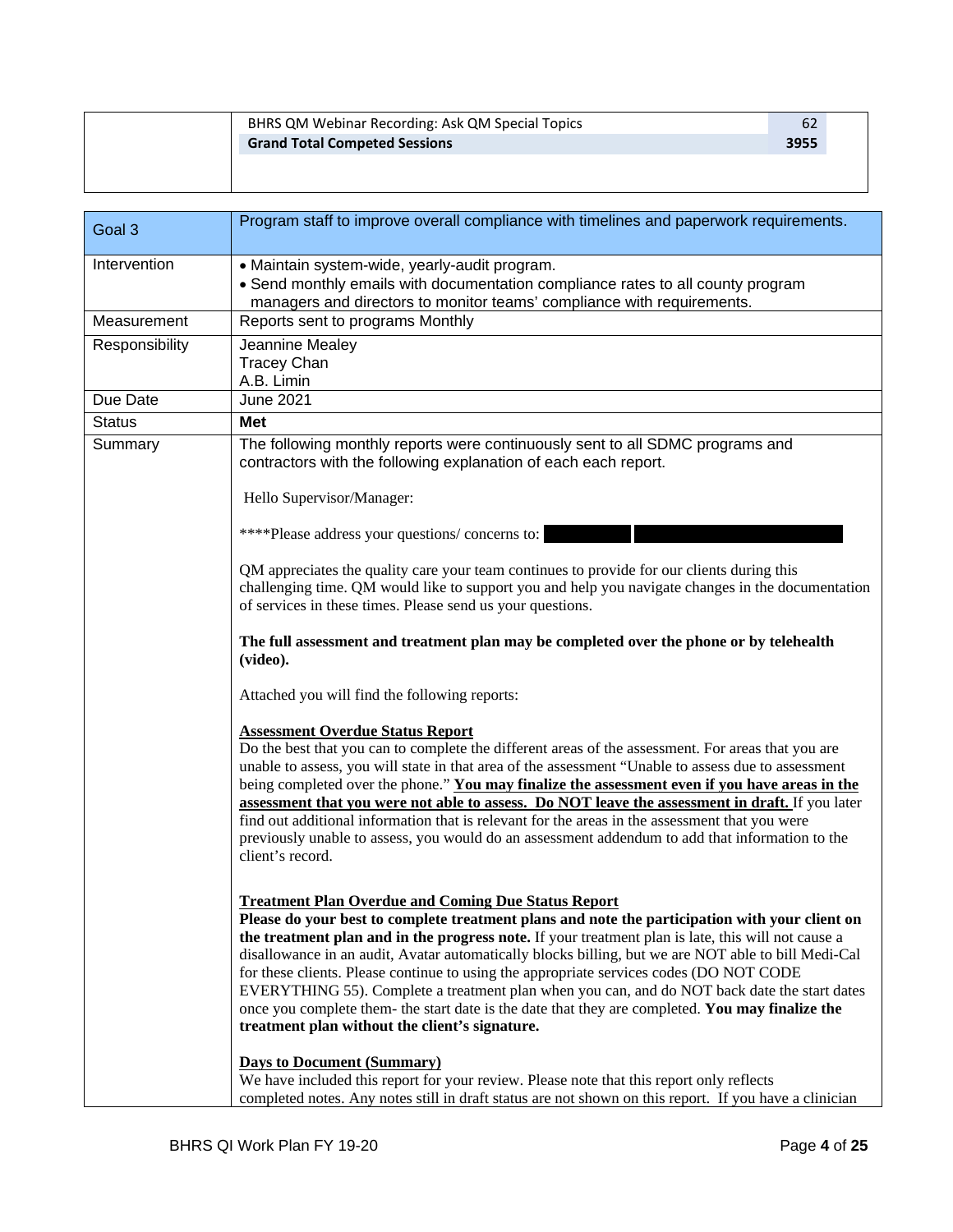| that you would like more specifics on their documentation, you can run the report called Days to<br>Document (Single). Select the name of the clinician and it will let you know more specifics about<br>their documentation and timelines. This is run for one month. If the number of progress notes is<br>less than the number of services that staff person provided, that staff person is not<br>documenting all of their services. |
|------------------------------------------------------------------------------------------------------------------------------------------------------------------------------------------------------------------------------------------------------------------------------------------------------------------------------------------------------------------------------------------------------------------------------------------|
| Thank you to you and your team, for your valuable contribution to BHRS Mental Health and for your<br>attention to our feedback. Your dedication in this difficult time is deeply appreciated. There is no<br>need to respond to this email but please feel free to email<br>anytime<br>with any questions or concerns or email HS_BHRS_ASK_QM@smcgov.org                                                                                 |

| Goal 4         | Maintain disallowances to less than 5% of sample.                                                                              |  |  |  |  |
|----------------|--------------------------------------------------------------------------------------------------------------------------------|--|--|--|--|
| Intervention   | Monitor adherence to documentation standards/completion throughout AVATAR (EMR)<br>$\bullet$<br>System.                        |  |  |  |  |
| Measurement    | Send progress reports to county programs.<br>$\bullet$<br>Audit 10% of SDMC System of Care client charts annually<br>$\bullet$ |  |  |  |  |
|                | Decrease disallowances, Target: Medi-Cal Audit: <5%                                                                            |  |  |  |  |
| Responsibility | Jeannine Mealey<br><b>QM Audit Team</b>                                                                                        |  |  |  |  |
| Due Date       | <b>June 2021</b>                                                                                                               |  |  |  |  |
| <b>Status</b>  | <b>Partially Met</b>                                                                                                           |  |  |  |  |
| Summary        | There was not an external Medi-Cal audit this FY.                                                                              |  |  |  |  |
|                | QM audited county SDMC programs. There was a disruption to the audit program due to COVID-19. Not all CBO                      |  |  |  |  |
|                | were audited due to COVID-19.                                                                                                  |  |  |  |  |
|                |                                                                                                                                |  |  |  |  |
|                | There was a total of 22 County BHRS programs and selected CBO agencies audited in FY20-21, summary below.                      |  |  |  |  |
|                | services rated to be disallowed were voided.                                                                                   |  |  |  |  |
|                | The self-identified disallowance rate was over the goal of 5%.                                                                 |  |  |  |  |
|                |                                                                                                                                |  |  |  |  |
|                | <b>Dollars Audited</b><br><b>Disallowance</b><br>%<br>Ś<br><b>Charts</b><br><b>Services</b><br><b>Services</b>                 |  |  |  |  |
|                | Audited<br><b>Audited</b><br><b>Disallowed</b><br><b>Disallowed</b><br><b>Disallowance</b>                                     |  |  |  |  |
|                | <b>Services</b><br>Rate                                                                                                        |  |  |  |  |
|                | 313<br>4538<br>836<br>\$1,215,818.52<br>\$187,190.49<br>15%<br>18%                                                             |  |  |  |  |

| Goal 5         | Monitor staff satisfaction with QI activities & services.                                                                                                                                                                                                                                         |
|----------------|---------------------------------------------------------------------------------------------------------------------------------------------------------------------------------------------------------------------------------------------------------------------------------------------------|
| Intervention   | . Perform Annual Staff Satisfaction Survey: All staff will be sent a survey to rate level of<br>satisfaction with Quality Management Department.<br>• Determine Optimal timing for conducting survey                                                                                              |
| Measurement    | Percentage of staff reporting satisfied/somewhat satisfied with QM support = or > 90%.<br>Are you satisfied with the help that you received from the Quality Management staff<br>person?<br>Baseline: Nov 2018-<br>Yes 75.47%, Somewhat 16.98% = 92.45%, No = 3.77% Total responses 61<br>$\circ$ |
| Responsibility | Ingall Bull                                                                                                                                                                                                                                                                                       |
| Due Date       | June 2021                                                                                                                                                                                                                                                                                         |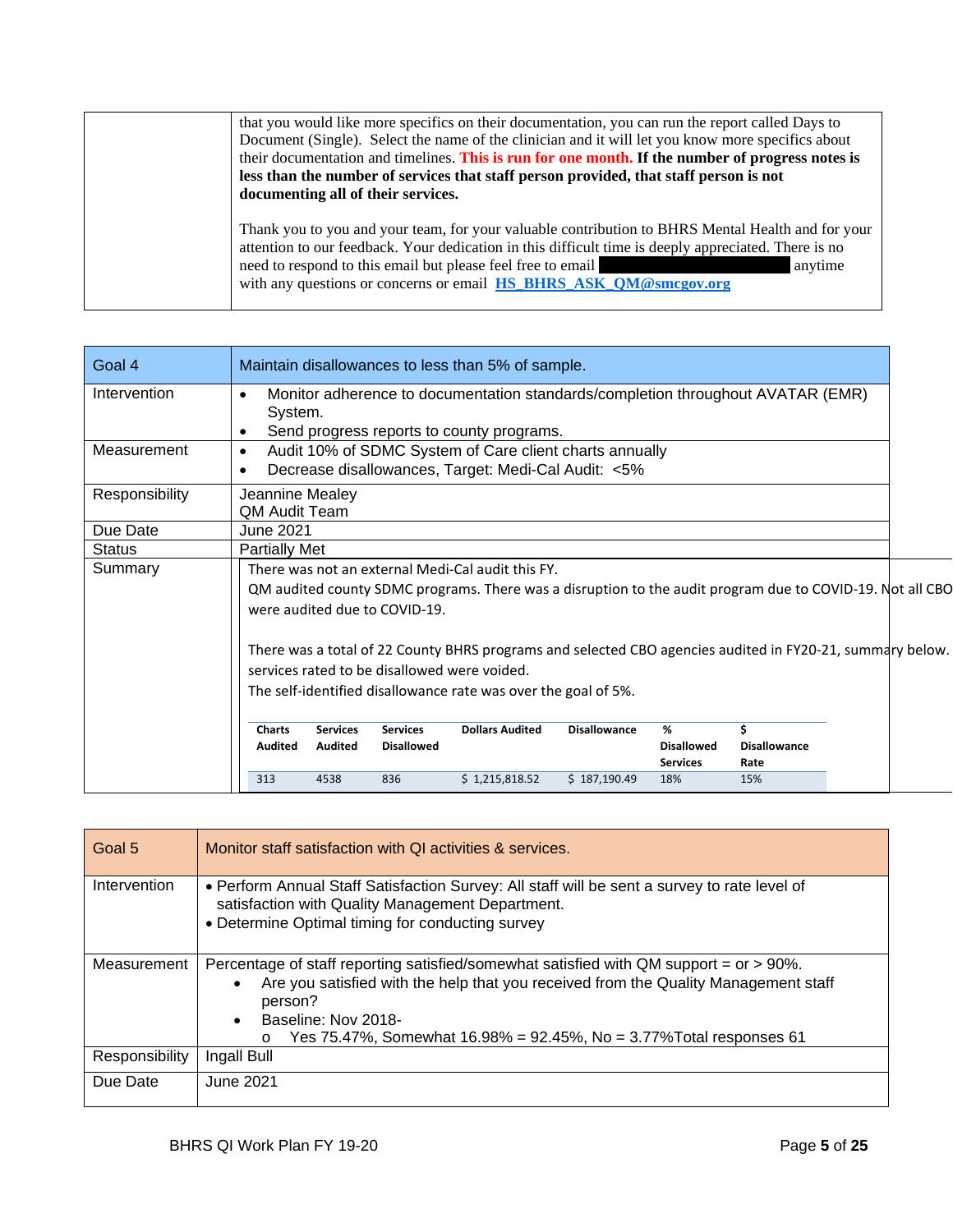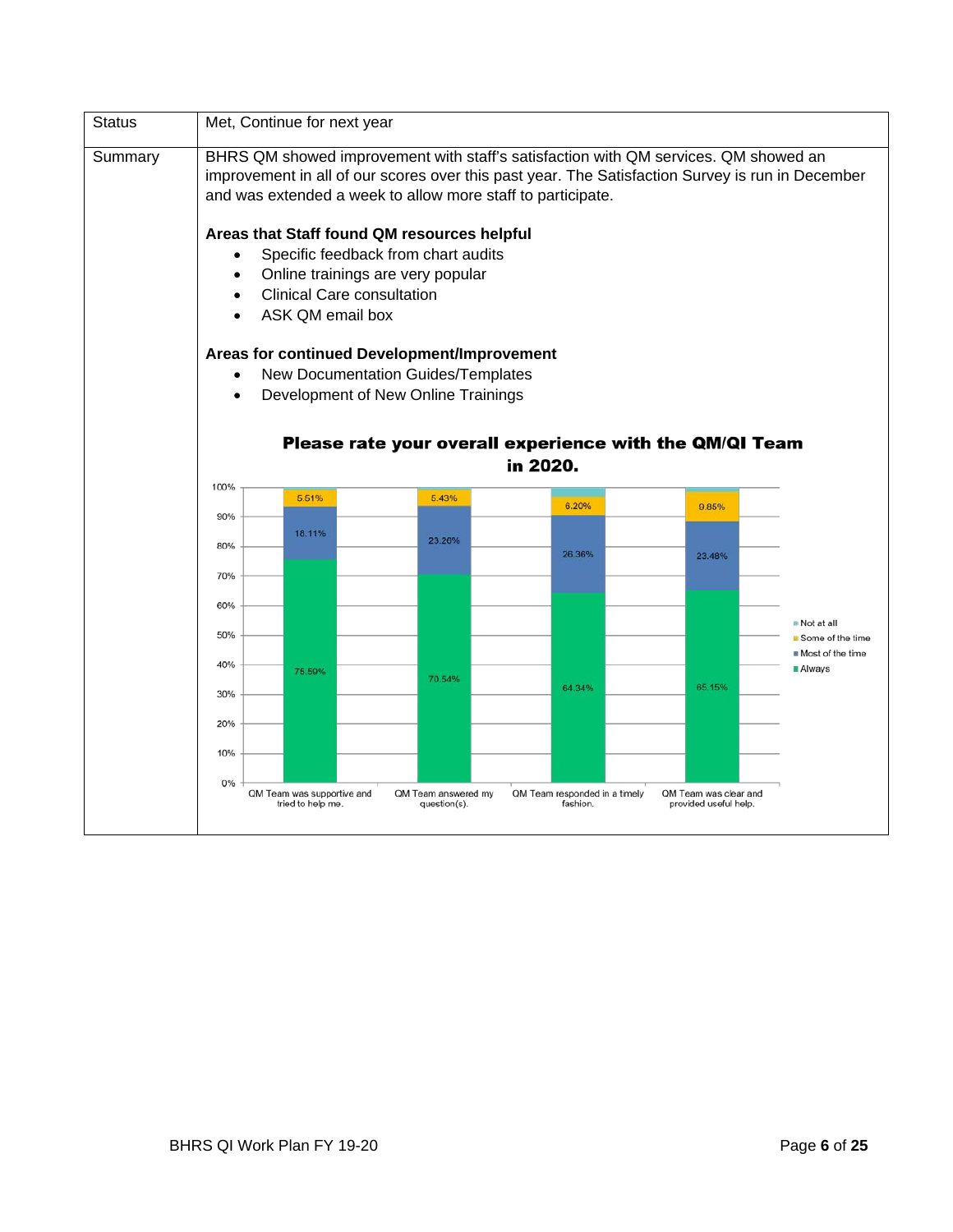

| Goal 6         | Create and update policies and procedures in BHRS for Mental Health and SUD                                                                                                                                                                                                                             |
|----------------|---------------------------------------------------------------------------------------------------------------------------------------------------------------------------------------------------------------------------------------------------------------------------------------------------------|
| Intervention   | . Update current policies and procedures for new managed care rules. Update policy Index.<br>• Maintain internal policy committee to address needed policies and procedures.<br>• Retire old/obsolete policies.<br>• Create new, amend existing, and retire obsolete policies                           |
| Measurement    | # of Policies Created<br># of Policies Retired<br># of Policies Amended                                                                                                                                                                                                                                 |
| Responsibility | <b>Policy Committee:</b><br>Ingall Bull<br>Claudia Tinoco<br>Jeannine Mealey<br><b>Holly Severson</b><br>Eri Tsujii<br>Annina Altomari<br><b>Tracey Chan</b><br>Clara Boyden - AOD Deputy Director<br>Diana Hill - AOD Health Services Manager<br>Mary Taylor Fullerton - AOD Clinical Services Manager |
| Due Date       | June 2021                                                                                                                                                                                                                                                                                               |
| <b>Status</b>  | Met                                                                                                                                                                                                                                                                                                     |
| Summary        | QM continued to update, amend, and create policies throughout the pandemic. Many updates<br>were focused on making existing processes more compatible with the new realities of remote<br>work due to COVID-19. QM had created or updated a large number of policies last in                            |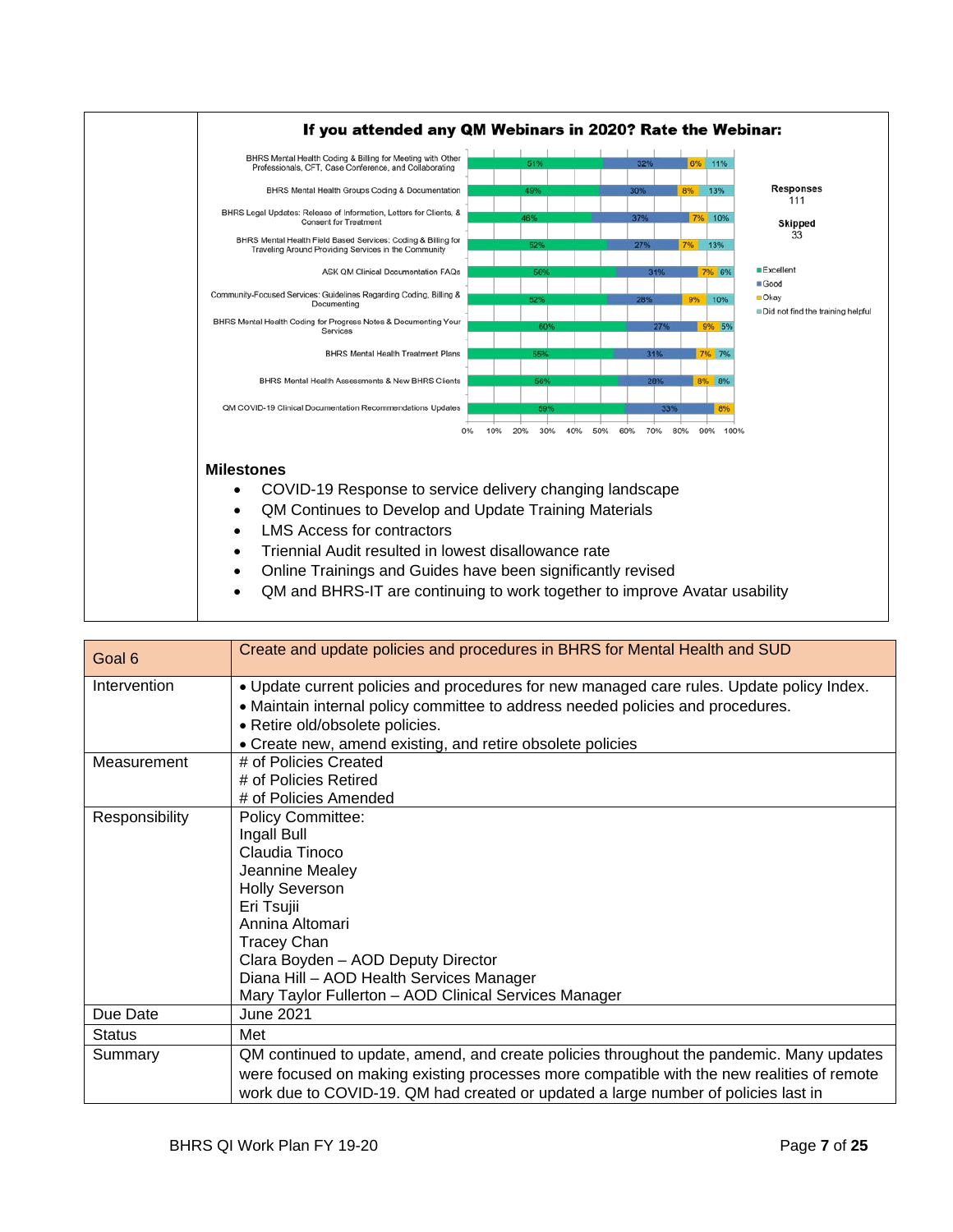| FY19/20, so there were fewer policy revisions this year. DUE to the continued public health<br>emergency, Management staff were redirected to other priorities which also contributed to |
|------------------------------------------------------------------------------------------------------------------------------------------------------------------------------------------|
| fewer new policies.                                                                                                                                                                      |
|                                                                                                                                                                                          |
| Policies can be found at https://www.smchealth.org/behavioral-health-staff-forms-policies                                                                                                |
| <b>Policies Created</b>                                                                                                                                                                  |
| 20-11 COVID-19 Testing Policy                                                                                                                                                            |
| <b>Policies Amended/Updated</b>                                                                                                                                                          |
| 18-02 Network Adequacy Standards                                                                                                                                                         |
| 94-04 Psychiatry Residency Training Program_Moonlighting                                                                                                                                 |
| "Utilization Management Program and Authorization of Specialty<br>20-05                                                                                                                  |
| <b>Mental Health Services: SMHS"</b>                                                                                                                                                     |
| 20-06<br>Utilization Management of Inpatient Psychiatric Services                                                                                                                        |
| 05-01 Translation of Written Materials                                                                                                                                                   |
| 19-05 Medical Necessity for SMHS                                                                                                                                                         |
| 04-07 Advanced Directives                                                                                                                                                                |
| 16-12 Psychiatric Medication Consent                                                                                                                                                     |
| 01-01 Cell Phone Agreement                                                                                                                                                               |
| 98-01 Change of Provider                                                                                                                                                                 |
| 03-02 Notice of Privacy Practices                                                                                                                                                        |
| 03-01<br>Confidentiality/Privacy of PHI                                                                                                                                                  |
| $20 - 05$<br>UM Program and Auth of SMHS                                                                                                                                                 |
| "Disclosures of Protected Health Information (PHI) with Client<br>03-06                                                                                                                  |
| Authorization"                                                                                                                                                                           |
| Credentialing and Re- Credentialing Providers<br>19-08                                                                                                                                   |
| Services to Clients in Primary or Preferred Languages<br>99-01                                                                                                                           |
| Authorization of Youth SMHS<br>20-04                                                                                                                                                     |
| 19-01<br><b>Consumer Problem Resolution &amp; NOABD</b>                                                                                                                                  |
|                                                                                                                                                                                          |

| Goal 7         | Comply with QIC Policy and maintain voting membership that represents all parts BHRS |
|----------------|--------------------------------------------------------------------------------------|
| Intervention   | Review/amend QIC Policy as necessary.                                                |
|                | Maintain QIC voting membership that represents BHRS system                           |
| Measurement    | Ensure compliance with QIC Policy: communicate with QIC members as necessary.<br>٠   |
|                | Verify and document QIC Voters that represents BHRS system by 6/2021 (continuous)    |
| Responsibility | Ingall Bull                                                                          |
|                | Annina Altomari                                                                      |
| Due Date       | June 2021                                                                            |
| <b>Status</b>  | Met                                                                                  |
| Summary        |                                                                                      |

| Goal 9         | Tracking Incident Reports (IR)                         |
|----------------|--------------------------------------------------------|
| Intervention   | • Continue to monitor and track all Incident reports.  |
|                | • Present data to Executive Team                       |
|                | • Report trends and current data to QIC and leadership |
|                | • Enter deaths and major incident in to System to See  |
| Measurement    | Annual Reports to Executive Team and QIC               |
| Responsibility | <b>Tracey Chan</b>                                     |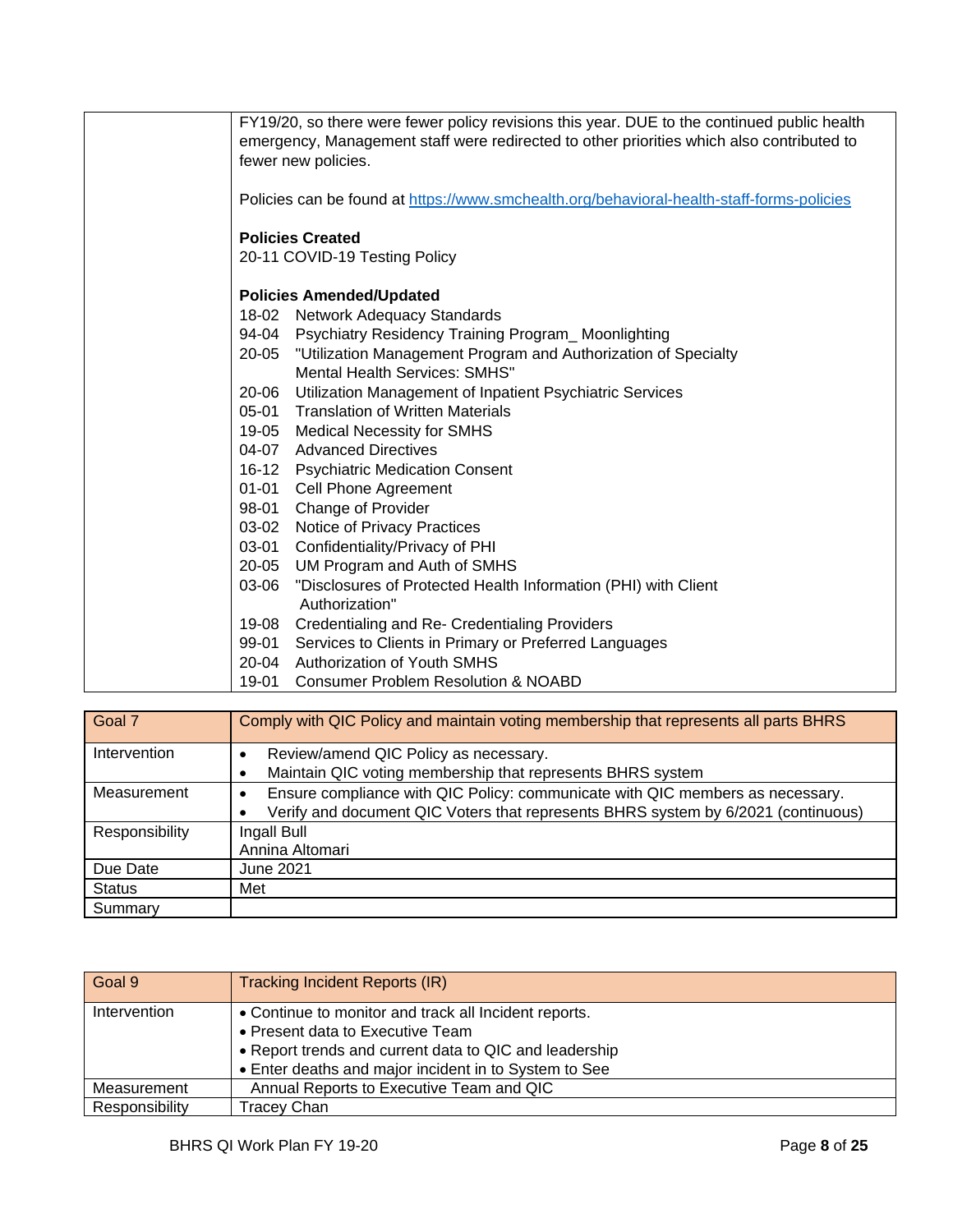| Due Date<br><b>June 2021</b>                                                                                                                                                                                                      |            |                  |  |
|-----------------------------------------------------------------------------------------------------------------------------------------------------------------------------------------------------------------------------------|------------|------------------|--|
| <b>Status</b>                                                                                                                                                                                                                     |            |                  |  |
| Summary<br>QM continues to manage the incident reporting process. Each incident report is sent to the<br>Executive Team for their review. System to See was retired at the end of the previous fiscal<br>year and was replaced by |            |                  |  |
| <b>Type of Incident</b>                                                                                                                                                                                                           | % of Total | Count            |  |
| 5150                                                                                                                                                                                                                              | 19.15%     | 167              |  |
| Abuse                                                                                                                                                                                                                             | 4.07%      | 35               |  |
| Arrest                                                                                                                                                                                                                            | 1.30%      | 14               |  |
| <b>Assault by Client</b>                                                                                                                                                                                                          | 1.02%      | 13               |  |
| <b>Assault to Client</b>                                                                                                                                                                                                          | 1.93%      | 18               |  |
| Assault to Staff                                                                                                                                                                                                                  | 0.04%      | $\overline{2}$   |  |
| AWOL                                                                                                                                                                                                                              | 9.64%      | 93               |  |
| Car Accident                                                                                                                                                                                                                      | 0.24%      | 4                |  |
| <b>Confidentiality Breach</b>                                                                                                                                                                                                     | 1.70%      | 16               |  |
| Death                                                                                                                                                                                                                             | 4.77%      | 70               |  |
| Facility Safety/Maintenance                                                                                                                                                                                                       | 0.87%      | 32               |  |
| Fall or Injury                                                                                                                                                                                                                    | 3.41%      | 39               |  |
| <b>General Staff Concern</b>                                                                                                                                                                                                      | 0.65%      | $\boldsymbol{9}$ |  |
| High Risk Behavior (drug use, sexual)                                                                                                                                                                                             | 5.69%      | 64               |  |
| <b>Medical Problem</b>                                                                                                                                                                                                            | 30.05%     | 358              |  |
| <b>Medication Error</b>                                                                                                                                                                                                           | 1.59%      | 28               |  |
| <b>Pharmacy Error</b>                                                                                                                                                                                                             | 0.12%      | 3                |  |
| Self-Harm                                                                                                                                                                                                                         | 1.32%      | 9                |  |
| Suicide Attempt-Survived                                                                                                                                                                                                          | 0.68%      | 6                |  |
| Symptom Related                                                                                                                                                                                                                   | 10.73%     | 100              |  |
| Theft/Loss                                                                                                                                                                                                                        | 0.17%      | 1                |  |
| Threat                                                                                                                                                                                                                            | 0.87%      | 9                |  |
| <b>Grand Total</b>                                                                                                                                                                                                                | 100.00%    | 1090             |  |

### 2. Performance Improvement Projects (PIP)

| Goal 1         | BHRS will develop two on going Performance Improvement Projects (PIP) for the MHP     |
|----------------|---------------------------------------------------------------------------------------|
| Intervention   | Gather baseline data from BHRS sources to identify improvement areas.                 |
|                | Form a PIP committee to select improvement areas to focus on for a clinical PIP and a |
|                | non-clinical PIP based on data gathered.                                              |
|                | Identify interventions to address the identified problem(s).                          |
|                | Identify a population (Adult and/or Youth) for the PIP.                               |
| Measurement    | Development of 2 PIP's that are rated as active and meet EQRO standards               |
|                | <b>Committee Minutes</b>                                                              |
| Responsibility | Eri Tsujii                                                                            |
| Due Date       | June 2021                                                                             |
| <b>Status</b>  | Met                                                                                   |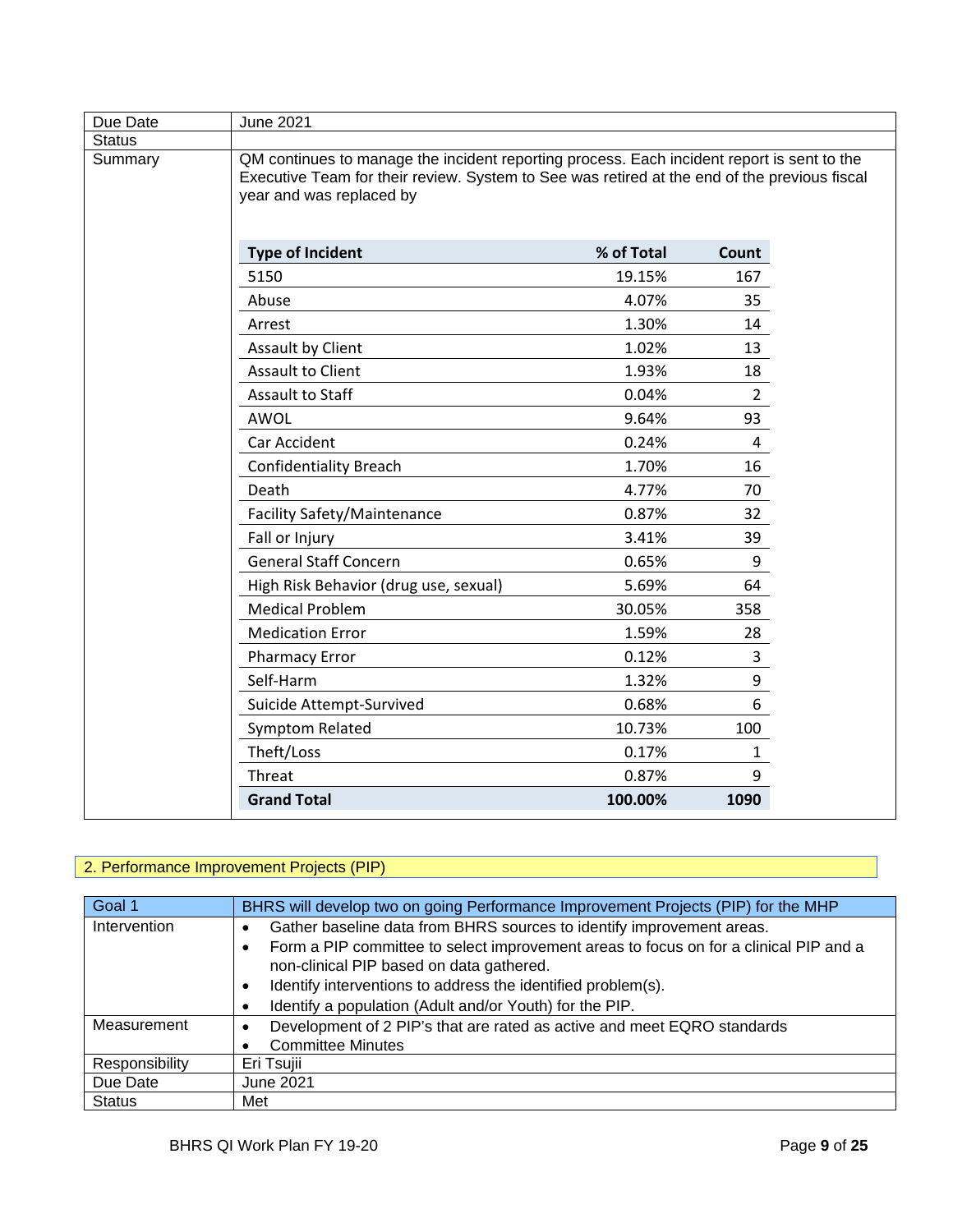| Summary | Clinical PIP: "Increasing youth engagement in remote services" PIP aims to assess whether<br>the use of a clinical toolkit that provides interactive activities to use during remote services<br>results in a 10 percent increase in the average total service minutes provided to youth clients<br>ages 0-12. This PIP was rated as "Active and Ongoing" by EQRO. PIP intervention was<br>implemented in April 2021. Currently in process of collecting and analyzing data for first<br>quarter of data.        |
|---------|------------------------------------------------------------------------------------------------------------------------------------------------------------------------------------------------------------------------------------------------------------------------------------------------------------------------------------------------------------------------------------------------------------------------------------------------------------------------------------------------------------------|
|         | Non-Clinical PIP: "Increase client's ability to utilize telehealth services" PIP aims to assess if<br>providing technical support to clients to help them understand how to use remote service<br>technology will increase the proportion of remote services provided by telehealth from 21<br>percent to 30 percent. This PIP was rated as "Active and Ongoing" by EQRO. PIP<br>intervention was implemented in April 2021. Currently in process of collecting and analyzing<br>data for first quarter of data. |

| Goal 2         | Identify new or revised PIP interventions for the current fiscal year.                                                                                                                                                                                                                                                                                                                                                                                                                                           |
|----------------|------------------------------------------------------------------------------------------------------------------------------------------------------------------------------------------------------------------------------------------------------------------------------------------------------------------------------------------------------------------------------------------------------------------------------------------------------------------------------------------------------------------|
| Intervention   | Review current PIPs in light of COVID-19 and assess viability for continuation.<br>$\bullet$<br>Review recent DMC ODS data, client feedback data, grievances, and other data to<br>$\bullet$<br>identify possible clinical and administrative improvement areas.<br>Work with the DMC ODS QI subcommittee for input into direction and selection of clinical<br>$\bullet$<br>and administrative PIPs.                                                                                                            |
| Measurement    | <b>Meeting Minutes</b><br>$\bullet$<br>Developed PIPs<br>$\bullet$                                                                                                                                                                                                                                                                                                                                                                                                                                               |
| Responsibility | Clara Boyden<br>Diana Hill<br>Mary Fullerton<br>Ingall Bull<br>Eri Tsujii<br>Eliseo Amezcua<br>Desirae Miller                                                                                                                                                                                                                                                                                                                                                                                                    |
| Due Date       | Target Implementation Date: 6/30/2021                                                                                                                                                                                                                                                                                                                                                                                                                                                                            |
| <b>Status</b>  | Met                                                                                                                                                                                                                                                                                                                                                                                                                                                                                                              |
| Summary        | Clinical PIP: "Increasing youth engagement in remote services" PIP aims to assess whether<br>the use of a clinical toolkit that provides interactive activities to use during remote services<br>results in a 10 percent increase in the average total service minutes provided to youth clients<br>ages 0-12. This PIP was rated as "Active and Ongoing" by EQRO. PIP intervention was<br>implemented in April 2021. Currently in process of collecting and analyzing data for first<br>quarter of data.        |
|                | Non-Clinical PIP: "Increase client's ability to utilize telehealth services" PIP aims to assess if<br>providing technical support to clients to help them understand how to use remote service<br>technology will increase the proportion of remote services provided by telehealth from 21<br>percent to 30 percent. This PIP was rated as "Active and Ongoing" by EQRO. PIP<br>intervention was implemented in April 2021. Currently in process of collecting and analyzing<br>data for first quarter of data. |

### 3. Utilization and Timeliness to Service Measures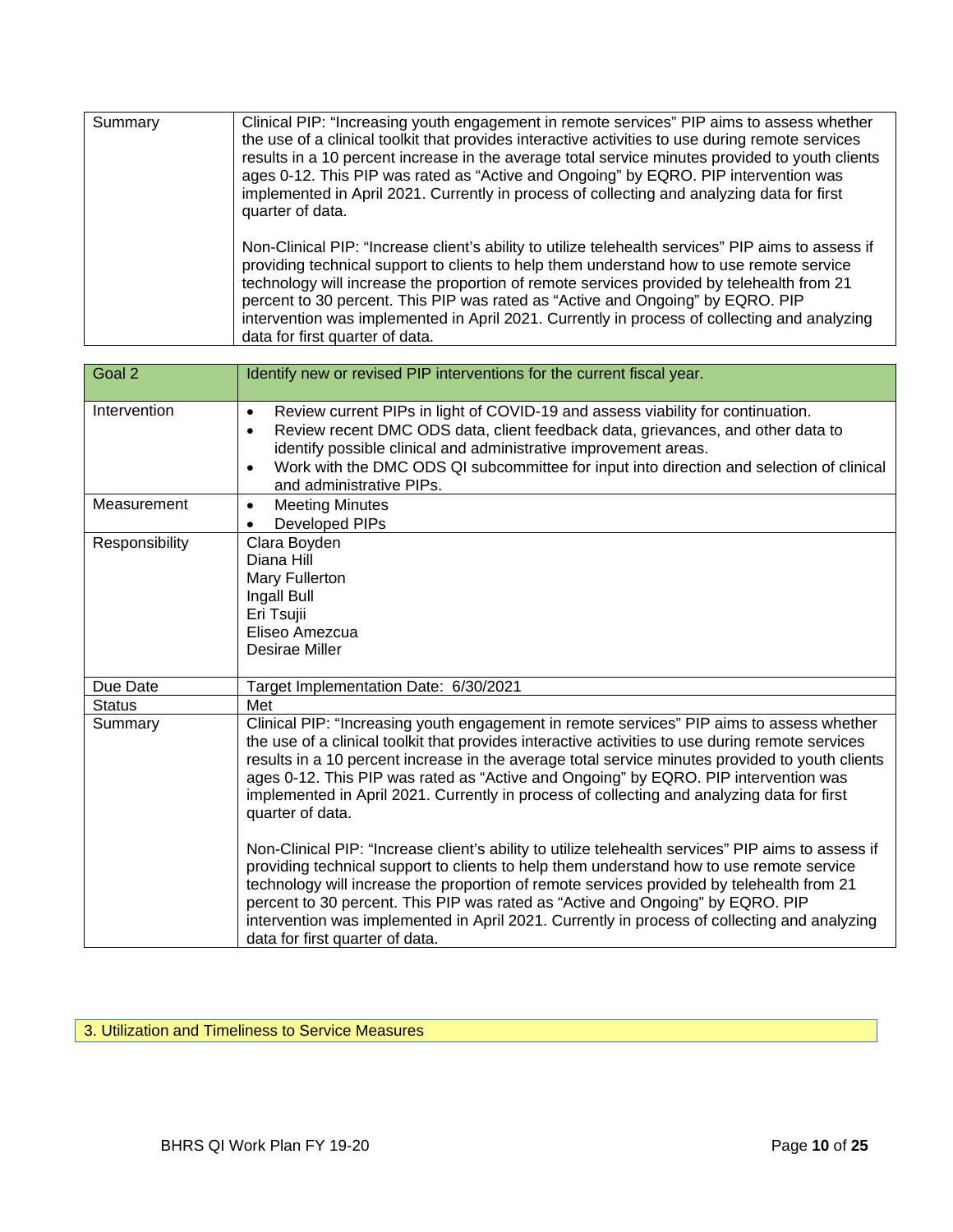| Goal 2         | Track time from first request to first assessment and treatment appointment for BHRS and<br>contractor programs for new SDMC Mental Health, Substance Use (SUDS) and Foster Care<br>(FC) clients. (see definition of a new client)                                                                                                                                                                                                                                                                                                                                                                                                                                                                                                                                                                                                                                                                                                                                                                                                                                                                                            |
|----------------|-------------------------------------------------------------------------------------------------------------------------------------------------------------------------------------------------------------------------------------------------------------------------------------------------------------------------------------------------------------------------------------------------------------------------------------------------------------------------------------------------------------------------------------------------------------------------------------------------------------------------------------------------------------------------------------------------------------------------------------------------------------------------------------------------------------------------------------------------------------------------------------------------------------------------------------------------------------------------------------------------------------------------------------------------------------------------------------------------------------------------------|
| Intervention   | *New Client is a beneficiary who has Medi-cal and is not currently open to SDMC services<br>• Maintain workgroup focused on determining how to track and implementing timeliness<br>measures<br>• Continue to refine the process for capturing data and tracking timeliness information from<br>initial request to encounter for the following areas:<br>Offered assessment and treatment appointments<br>$\circ$<br>Time to first kept assessment and/or 1 <sup>st</sup> kept treatment appointment.<br>O<br>Time to first psychiatric service<br>O<br>Time from request for Urgent appointment to actual encounter<br>O<br>Time to appointment for post-psychiatric inpatient discharge<br>O<br>Inpatient readmission rates with 30 days of discharge<br>$\circ$<br>Mental Health Service (incl. Targeted Case Management, Medication Support, and<br>$\circ$<br>Crisis intervention)<br>• Develop a plan and push Tracking mechanisms out to the BHRS Programs and<br>Contractors.<br>• Include data for BHRS and contract agencies serving SDMC clients.<br>• Report to Executive Team and QIC, timeliness data annually. |
| Measurement    | % of clients receiving a mental health service within 10 days from request to first<br>$\bullet$<br>appointment.<br>% of new clients receiving Psychiatry Services within 15 days from request to first<br>service.<br>Average time from first request for service to first assessment appointment.<br>$\bullet$<br>Average time from assessment to first treatment appointment<br>$\bullet$<br>Average time from request for Urgent appointment to actual encounter.                                                                                                                                                                                                                                                                                                                                                                                                                                                                                                                                                                                                                                                         |
| Responsibility | Ingall Bull<br>Eri Tsujii                                                                                                                                                                                                                                                                                                                                                                                                                                                                                                                                                                                                                                                                                                                                                                                                                                                                                                                                                                                                                                                                                                     |
| Due Date       | <b>June 2021</b>                                                                                                                                                                                                                                                                                                                                                                                                                                                                                                                                                                                                                                                                                                                                                                                                                                                                                                                                                                                                                                                                                                              |
| <b>Status</b>  | Met                                                                                                                                                                                                                                                                                                                                                                                                                                                                                                                                                                                                                                                                                                                                                                                                                                                                                                                                                                                                                                                                                                                           |
| Summary        | We are currently tracking data from first request to first offered, accepted, and attended<br>appointment; however, we are still working on parsing out the data to differentiate non-<br>psychiatry, psychiatry, and urgent appointments. Overall, per DHCS review of our NACT<br>Timeliness data in April 2021, 78% of new requests were provided appointments within 10<br>days, with the average time to first assessment appointment being 7.24 days.                                                                                                                                                                                                                                                                                                                                                                                                                                                                                                                                                                                                                                                                    |

| Goal 3       | Develop reporting capability for disaggregating data for Youth and Foster Care for tracking<br>medication use. (SB1291)                                                                                                                                                                                                                                                                                                                                                                                                                                                                                     |
|--------------|-------------------------------------------------------------------------------------------------------------------------------------------------------------------------------------------------------------------------------------------------------------------------------------------------------------------------------------------------------------------------------------------------------------------------------------------------------------------------------------------------------------------------------------------------------------------------------------------------------------|
| Intervention | Develop a process for capturing data for the following HEDIS measures<br>Follow-Up Care for Children Prescribed Attention-Deficit/Hyperactivity Disorder<br>$\circ$<br>(ADHD) Medication (ADD-CH)<br>Follow-Up After Hospitalization for Mental Illness: Ages 6-17 (FUH-CH)<br>$\circ$<br>Use of First-Line Psychosocial Care for Children and Adolescents on<br>$\circ$<br>Antipsychotics (APP-CH)<br>Use of Multiple Concurrent Antipsychotics in Children and Adolescents (APC-CH)<br>$\circ$<br>Revise JV 220 oversight process to incorporate these measures<br>Identify and update policies as needed |
| Measurement  | Creation of a protocol and process for oversite<br><b>Updated policies</b>                                                                                                                                                                                                                                                                                                                                                                                                                                                                                                                                  |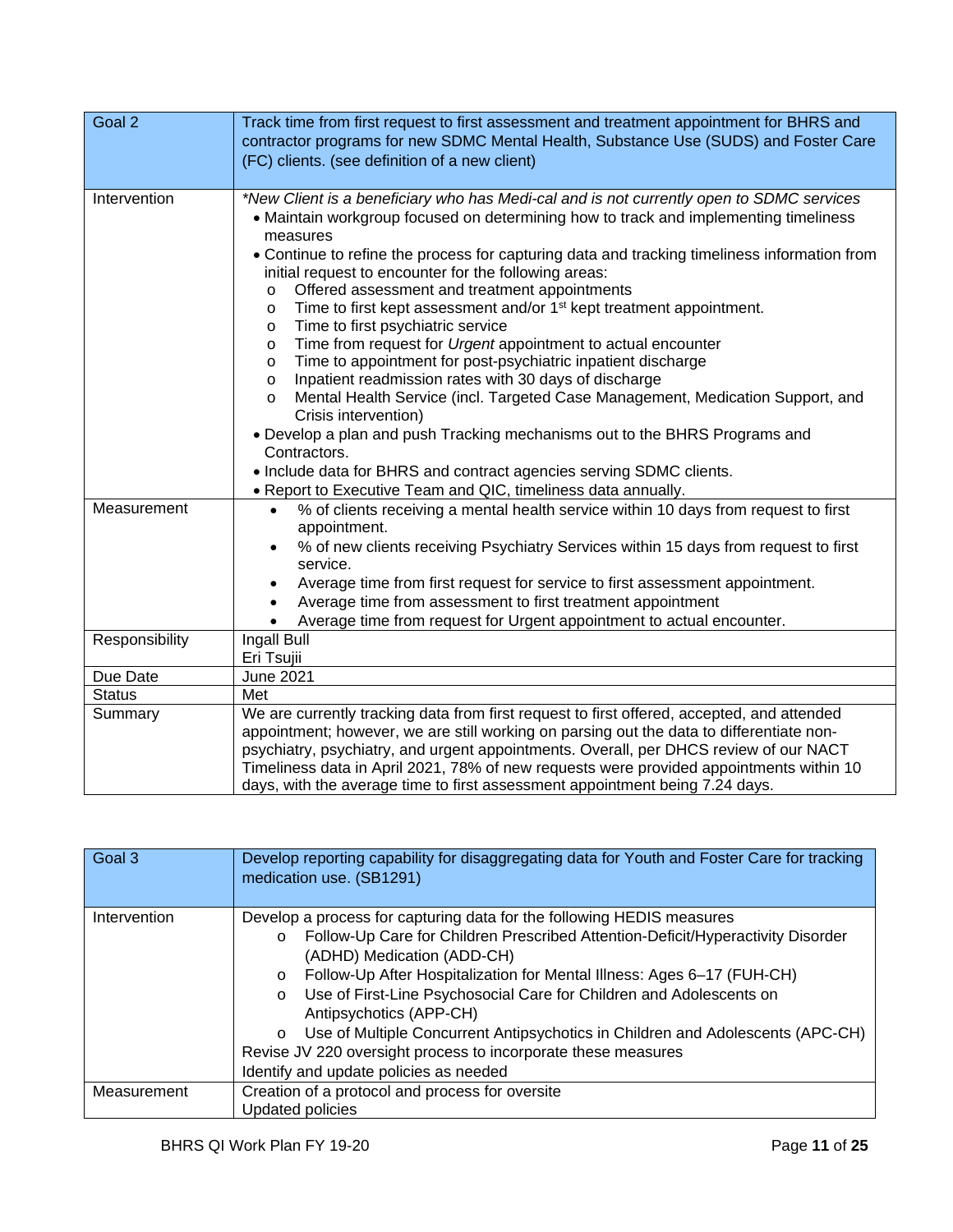| Responsibility | QM Workgroup                                                                                                                   |
|----------------|--------------------------------------------------------------------------------------------------------------------------------|
|                | Ingall Bull                                                                                                                    |
|                | Eri Tsujii                                                                                                                     |
| Due Date       | June 2021                                                                                                                      |
| <b>Status</b>  | Not Met                                                                                                                        |
| Summary        | Due to demands from COVID-related projects, the development of a tracking system for<br>these measures could not be developed. |

### 4. Access and Call Center

| Goal 1         | Improve customer service and satisfaction for San Mateo County Access Call Center                                                                                                                                                                                                                                                                                                                                 |  |
|----------------|-------------------------------------------------------------------------------------------------------------------------------------------------------------------------------------------------------------------------------------------------------------------------------------------------------------------------------------------------------------------------------------------------------------------|--|
| Intervention   | • Review and Revise, as needed, standards for answering calls                                                                                                                                                                                                                                                                                                                                                     |  |
|                | • Provide training for Optum call center staff on standards for answering calls.                                                                                                                                                                                                                                                                                                                                  |  |
| Measurement    | Test calls and call logs 90% test call rated as positive                                                                                                                                                                                                                                                                                                                                                          |  |
| Responsibility | Selma Mangrum                                                                                                                                                                                                                                                                                                                                                                                                     |  |
|                | <b>Tracey Chan</b>                                                                                                                                                                                                                                                                                                                                                                                                |  |
|                | Ingall Bull                                                                                                                                                                                                                                                                                                                                                                                                       |  |
|                | Claudia Tinoco                                                                                                                                                                                                                                                                                                                                                                                                    |  |
| Due Date       | <b>June 2021</b>                                                                                                                                                                                                                                                                                                                                                                                                  |  |
| <b>Status</b>  | Met/Continue for next year                                                                                                                                                                                                                                                                                                                                                                                        |  |
| Summary        | Scripts and procedures have been implemented to meet the minimum DHCS<br>requirements for test calls. There is also a developed standard for staff when<br>answering calls from clients. Goal is to increase client satisfaction.                                                                                                                                                                                 |  |
|                | Based on 13 test calls for FY 20/21 about 92% of the callers' experiences were rated<br>as positive. This is an increase in the previous FY test call results of 76% from 17 test<br>calls, our continued goal is at least 90% of test calls will be rated as positive. To<br>maintain this goal, we will continue to increase test calls, train current and incoming<br>staff using our scripts and other tools. |  |

| Goal 2         | Monitor 24/7 access to care through Call Center and Optum. 100% of calls will be<br>answered. 100% of test callers will be provided information on how/where to obtain<br>services if needed.                                                                                                                       |
|----------------|---------------------------------------------------------------------------------------------------------------------------------------------------------------------------------------------------------------------------------------------------------------------------------------------------------------------|
| Intervention   | Make 4 test calls quarterly to 24/7 toll-free number for AOD and Mental Health<br>services.<br>Make 1 test call in another language and 1 for AOD services<br>QM will report to call center the outcome of test calls                                                                                               |
| Measurement    | 95 % or more calls answered<br>95 % or more test calls logged.<br>100% of requested interpreters provided<br>75% of call will be rated satisfactory (Caller indicated they were helped)                                                                                                                             |
| Responsibility | <b>Tracey Chan</b>                                                                                                                                                                                                                                                                                                  |
| Due Date       | <b>June 2021</b>                                                                                                                                                                                                                                                                                                    |
| <b>Status</b>  | Partially Met/Continue for next year                                                                                                                                                                                                                                                                                |
| Summary        | Test calls answered: 100%<br>Test calls logged: 69%<br>Requested Interpreter provided: N/A<br>Call rated satisfactory: 84%<br>For the 1st quarter there were 5 test calls, 2nd quarter there were 2 test calls, 3rd<br>quarter there were 3 test calls, and in the 4th quarter were 3 test calls. This goal will be |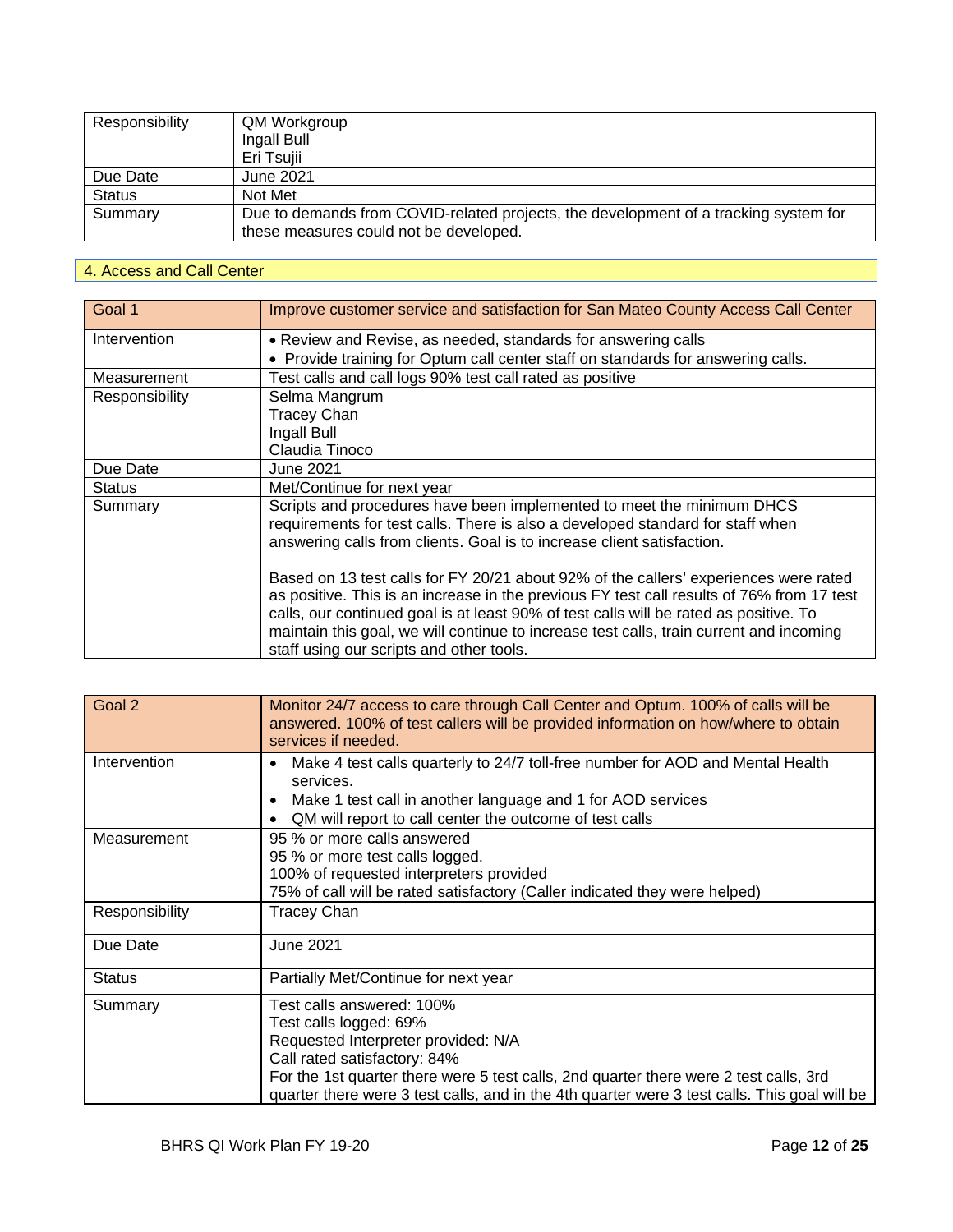| continued to next year in order to improve the number of test calls per quarter, in total |
|-------------------------------------------------------------------------------------------|
| there were 13 test calls made: all 13 calls were answered, and 9 calls were completely    |
| logged. 0 test callers requested an interpreter. 1 of out 13 test calls were completed in |
| another language.                                                                         |

## 5. Monitoring Grievances, Notice of Adverse Benefits Determination and Appeals

| Goal 1 (required) | Grievances will be resolved within 90 days of receipt of grievance and appeals within<br>30-day timeframe, expedited appeals will be resolved within 72 hours after receipt of<br>expedited appeal in 100% of cases filed.                                                                                                                               |  |  |  |  |  |
|-------------------|----------------------------------------------------------------------------------------------------------------------------------------------------------------------------------------------------------------------------------------------------------------------------------------------------------------------------------------------------------|--|--|--|--|--|
| Intervention      | Grievance and appeals regularly addressed in Grievance and Appeal Team (GAT)<br>Meeting.                                                                                                                                                                                                                                                                 |  |  |  |  |  |
| Measurement       | Annual reports on grievances, appeals, and State Fair Hearings to QIC.<br>٠<br>Annual report with % of issues resolved to client/family member fully favorable or<br>favorable.<br>Annual report with % grievances/appeals resolved within 90/30 days.                                                                                                   |  |  |  |  |  |
| Responsibility    | <b>GAT Team</b>                                                                                                                                                                                                                                                                                                                                          |  |  |  |  |  |
| Due Date          | <b>June 2021</b>                                                                                                                                                                                                                                                                                                                                         |  |  |  |  |  |
| <b>Status</b>     | Met                                                                                                                                                                                                                                                                                                                                                      |  |  |  |  |  |
| Summary           | FY 19/20: Grievance report presented at QIC on October 14, 2020<br>$\bullet$<br>FY 20/21: Favorable: 58.6%, Partially Favorable: 34.4%, Unfavorable: 6.9% · FY<br>$\bullet$<br>20/21: Grievances: 83.9% resolved within 30 days. 100% of grievances resolved<br>within 90 days.<br>FY 20/21: 3 Appeals All resolved within 30 days 2 Upheld 1 Overturned |  |  |  |  |  |

| Goal 2         | Ensure that providers are informed of the resolution of all grievances and given a<br>copy of the letter within 90 days of the grievance file date. This will have documented<br>in the GAT file 100% of the time.                                                                                                                                                                                |  |  |  |  |  |
|----------------|---------------------------------------------------------------------------------------------------------------------------------------------------------------------------------------------------------------------------------------------------------------------------------------------------------------------------------------------------------------------------------------------------|--|--|--|--|--|
| Intervention   | Audit the grievance resolution folders quarterly to ensure that there is evidence that<br>providers have been informed of the resolution.                                                                                                                                                                                                                                                         |  |  |  |  |  |
| Measurement    | 80% of providers will receive the grievance resolution at the time the client is<br>informed. This will be documented in the GAT file.<br>(baseline 50%)                                                                                                                                                                                                                                          |  |  |  |  |  |
| Responsibility | <b>GAT Team</b><br>Annina Altomari                                                                                                                                                                                                                                                                                                                                                                |  |  |  |  |  |
| Due Date       | <b>June 2021</b>                                                                                                                                                                                                                                                                                                                                                                                  |  |  |  |  |  |
| <b>Status</b>  | Met                                                                                                                                                                                                                                                                                                                                                                                               |  |  |  |  |  |
| Summary        | All providers received a copy of the Resolution letters within 90 days.<br>94% of Providers copy Resolution letters were sent the same day as the<br>$\bullet$<br>Resolution letter was sent to the clients. 3.5% of letters were sent within three<br>days after the Resolution letter to the client was sent. 2.4% of letters were sent<br>before the resolution letter to the client was sent. |  |  |  |  |  |

| Goal 3         | Ensure that Grievance and NOABD process follow Policies and procedures for<br>handling grievances.                                                                                                                                                   |
|----------------|------------------------------------------------------------------------------------------------------------------------------------------------------------------------------------------------------------------------------------------------------|
| Intervention   | • GAT will review all relevant revisions to the 2019 (Policy 19-01) Grievance Protocol<br>and make any changes required.<br>• Train BHRS staff and contractors on new grievance procedures<br>• Track compliance with new Grievance and NOABD policy |
| Measurement    | • # of successfully issued NOABDs<br>• # of Appeals completed with outcome % for favorable outcomes for client<br>• # of successfully completed Grievances                                                                                           |
| Responsibility | Ingall Bull                                                                                                                                                                                                                                          |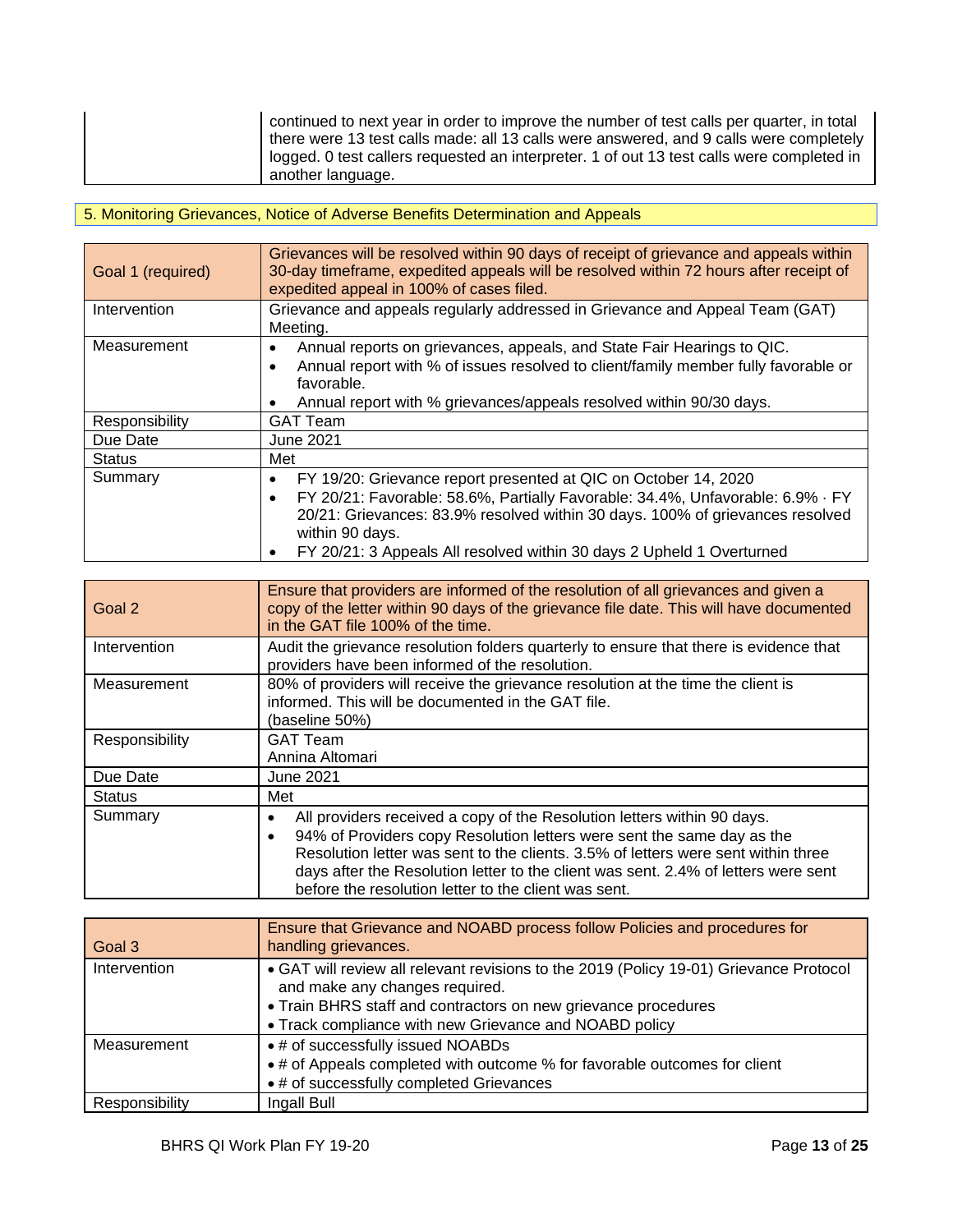|               | <b>GAT Team</b>                                                                                                                                                                                                                                                                                                                                                                                                                                                                                                                                                                                                                                                                                                                                                                                                                                                                                                                                                                                                                                                                                                                                                                                                                                                                                                                                                                                                        |              |        |  |  |  |  |  |
|---------------|------------------------------------------------------------------------------------------------------------------------------------------------------------------------------------------------------------------------------------------------------------------------------------------------------------------------------------------------------------------------------------------------------------------------------------------------------------------------------------------------------------------------------------------------------------------------------------------------------------------------------------------------------------------------------------------------------------------------------------------------------------------------------------------------------------------------------------------------------------------------------------------------------------------------------------------------------------------------------------------------------------------------------------------------------------------------------------------------------------------------------------------------------------------------------------------------------------------------------------------------------------------------------------------------------------------------------------------------------------------------------------------------------------------------|--------------|--------|--|--|--|--|--|
| Due Date      | <b>June 2021</b>                                                                                                                                                                                                                                                                                                                                                                                                                                                                                                                                                                                                                                                                                                                                                                                                                                                                                                                                                                                                                                                                                                                                                                                                                                                                                                                                                                                                       |              |        |  |  |  |  |  |
| <b>Status</b> | Met                                                                                                                                                                                                                                                                                                                                                                                                                                                                                                                                                                                                                                                                                                                                                                                                                                                                                                                                                                                                                                                                                                                                                                                                                                                                                                                                                                                                                    |              |        |  |  |  |  |  |
| Summary       | The Grievance and Appeals team handled 90 grievances in FY 20/21<br>$\bullet$<br>QM held a series of Webinars dedicated to instructing staff on the Grievance<br>$\bullet$<br>and appeals process.<br>With the COVID-19 Pandemic much of this work was delayed and resumed in<br>$\bullet$<br>March 2022.<br><b>BHRS NOAS &amp; Timely Access WEBINAR - Presenter: Jeannine</b><br>$\circ$<br>Mealey, LMFT. This training will address timelines (timely access) for<br>new clients to BHRS. We will also discuss the required<br>documentation needed if timelines are not met (March 2021)<br>New Avatar Forms: WEBINAR - Presenter Jeannine Mealey,<br>$\circ$<br>LMFT. We will answer your questions about the new Avatar Consent<br>Forms, Medication Consent Forms, and introduce the new Avatar<br>NOA form. (April 2021)<br><b>New Avatar NOABD (Notices of Adverse Benefit Determination)</b><br>$\circ$<br>Form:<br>Avatar Demonstration & NOABD Q&A Intended for all mental health<br>staff and their supervisor that use Avatar receive requests for service<br>and/or provide assessment for medical necessity or treatment. Any<br>BHRS staff that completes NOABD and/or authorization services.<br>(July 2021)<br>In addition to the trainings. QM Staff have been meeting with individual team<br>to assist them in developing workflows and processes to manage timeliness<br>and the NOABD Process. |              |        |  |  |  |  |  |
|               | # of NOABD<br>% of Total<br><b>REASON FOR NOA</b>                                                                                                                                                                                                                                                                                                                                                                                                                                                                                                                                                                                                                                                                                                                                                                                                                                                                                                                                                                                                                                                                                                                                                                                                                                                                                                                                                                      |              |        |  |  |  |  |  |
|               | ABD overturned                                                                                                                                                                                                                                                                                                                                                                                                                                                                                                                                                                                                                                                                                                                                                                                                                                                                                                                                                                                                                                                                                                                                                                                                                                                                                                                                                                                                         | 1            | 1.43%  |  |  |  |  |  |
|               | <b>ABD Upheld</b>                                                                                                                                                                                                                                                                                                                                                                                                                                                                                                                                                                                                                                                                                                                                                                                                                                                                                                                                                                                                                                                                                                                                                                                                                                                                                                                                                                                                      | $\mathbf{1}$ | 1.43%  |  |  |  |  |  |
|               | Authorization delay                                                                                                                                                                                                                                                                                                                                                                                                                                                                                                                                                                                                                                                                                                                                                                                                                                                                                                                                                                                                                                                                                                                                                                                                                                                                                                                                                                                                    | 9            | 12.86% |  |  |  |  |  |
|               | 18<br><b>Denial of Service</b><br>25.71%                                                                                                                                                                                                                                                                                                                                                                                                                                                                                                                                                                                                                                                                                                                                                                                                                                                                                                                                                                                                                                                                                                                                                                                                                                                                                                                                                                               |              |        |  |  |  |  |  |
|               | <b>Denial of Services</b>                                                                                                                                                                                                                                                                                                                                                                                                                                                                                                                                                                                                                                                                                                                                                                                                                                                                                                                                                                                                                                                                                                                                                                                                                                                                                                                                                                                              | 7            | 10.00% |  |  |  |  |  |
|               | 5<br><b>Modification of Services</b><br>7.14%                                                                                                                                                                                                                                                                                                                                                                                                                                                                                                                                                                                                                                                                                                                                                                                                                                                                                                                                                                                                                                                                                                                                                                                                                                                                                                                                                                          |              |        |  |  |  |  |  |
|               | Notice of Appeal Resolution-upheld                                                                                                                                                                                                                                                                                                                                                                                                                                                                                                                                                                                                                                                                                                                                                                                                                                                                                                                                                                                                                                                                                                                                                                                                                                                                                                                                                                                     | $\mathbf 1$  | 1.43%  |  |  |  |  |  |
|               | 4<br>5.71%<br><b>Payment Denial</b>                                                                                                                                                                                                                                                                                                                                                                                                                                                                                                                                                                                                                                                                                                                                                                                                                                                                                                                                                                                                                                                                                                                                                                                                                                                                                                                                                                                    |              |        |  |  |  |  |  |
|               | 23<br><b>Termination of Services</b><br>32.86%                                                                                                                                                                                                                                                                                                                                                                                                                                                                                                                                                                                                                                                                                                                                                                                                                                                                                                                                                                                                                                                                                                                                                                                                                                                                                                                                                                         |              |        |  |  |  |  |  |
|               | $\mathbf{1}$<br>1.43%<br><b>Timely Access</b>                                                                                                                                                                                                                                                                                                                                                                                                                                                                                                                                                                                                                                                                                                                                                                                                                                                                                                                                                                                                                                                                                                                                                                                                                                                                                                                                                                          |              |        |  |  |  |  |  |
|               | <b>Grand Total</b><br>70<br>100.00%                                                                                                                                                                                                                                                                                                                                                                                                                                                                                                                                                                                                                                                                                                                                                                                                                                                                                                                                                                                                                                                                                                                                                                                                                                                                                                                                                                                    |              |        |  |  |  |  |  |
|               |                                                                                                                                                                                                                                                                                                                                                                                                                                                                                                                                                                                                                                                                                                                                                                                                                                                                                                                                                                                                                                                                                                                                                                                                                                                                                                                                                                                                                        |              |        |  |  |  |  |  |

| Goal 4         | Decision for client's requested Change of Provider within 2 weeks                                                      |
|----------------|------------------------------------------------------------------------------------------------------------------------|
| Intervention   | • Change of Provider Request forms will be sent to Quality Management for tracking.<br>· Obtain baseline/develop goal. |
| Measurement    | Annual review of requests for change of provider.                                                                      |
| Responsibility | <b>Tracey Chan</b>                                                                                                     |
| Due Date       | June 2021                                                                                                              |
| <b>Status</b>  | Continued for next year                                                                                                |
| Summary        | In FY 2020-2021, 47 requests to change provider were received. Below is totals for<br>previous fiscal years.           |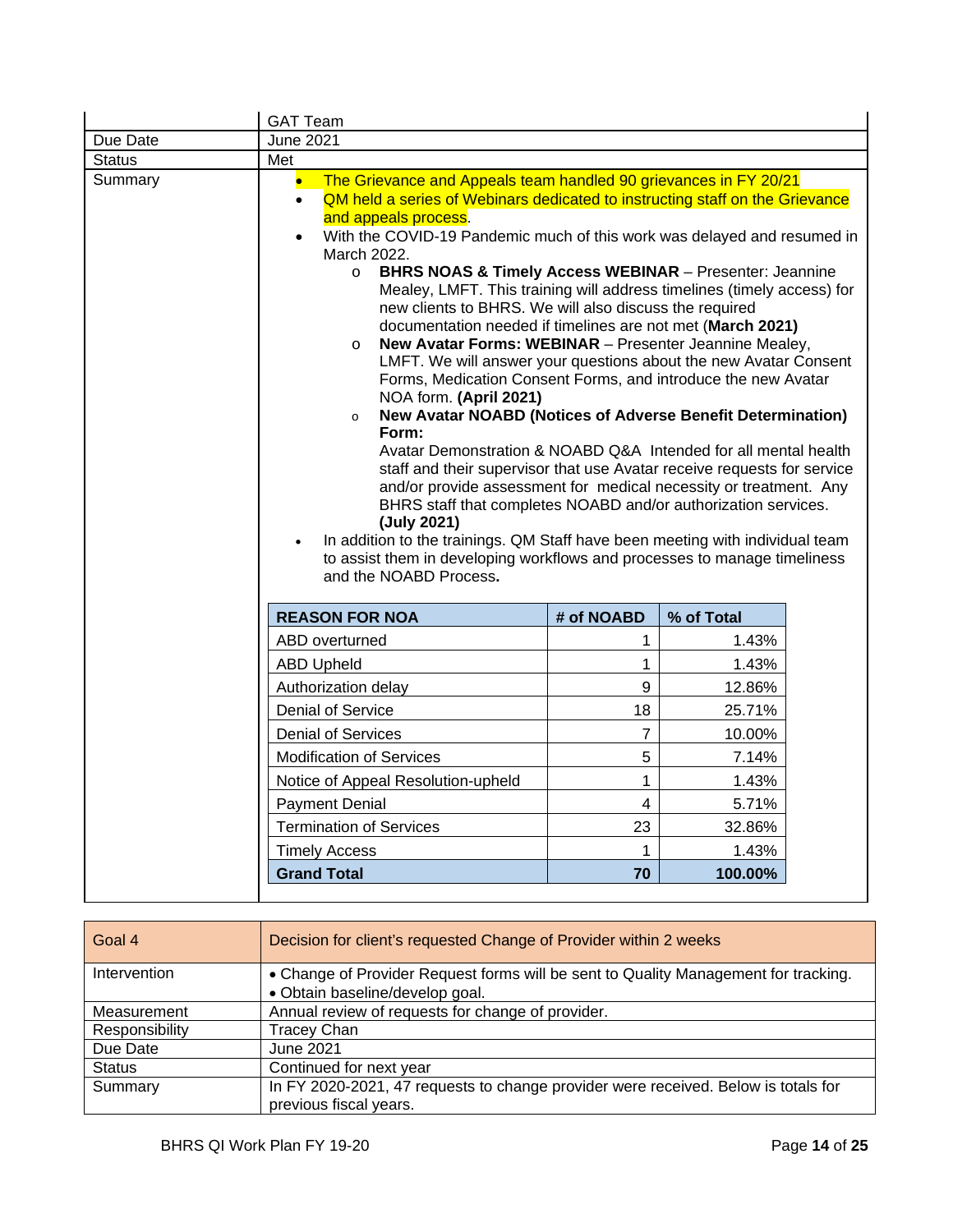| 62 requests in FY 19-20<br>$\bullet$                                                                                                                                                                                                                                             |
|----------------------------------------------------------------------------------------------------------------------------------------------------------------------------------------------------------------------------------------------------------------------------------|
| 69 requests in FY 18-19<br>$\bullet$                                                                                                                                                                                                                                             |
| 105 requests in FY 17-18<br>$\bullet$                                                                                                                                                                                                                                            |
| 87% of decisions were made within 14 days. Below are percentages from previous<br>fiscal years.<br>82% for FY19-20<br>$\bullet$<br>73% for FY18-19<br>$\bullet$<br>76% for FY17-18<br>$\bullet$<br>In summary, 43 requests were approved and 4 were resolved without a change of |
| provider.                                                                                                                                                                                                                                                                        |

## 6. Client Satisfaction and Culturally Competent Services

| Goal 1         | Providers will be informed of results of the beneficiary/family satisfaction surveys semi-<br>annually.                                                                                                                                                                                                                                                                                                                                                                                                                                                                                                                                                                                                                                                                               |  |  |  |  |  |
|----------------|---------------------------------------------------------------------------------------------------------------------------------------------------------------------------------------------------------------------------------------------------------------------------------------------------------------------------------------------------------------------------------------------------------------------------------------------------------------------------------------------------------------------------------------------------------------------------------------------------------------------------------------------------------------------------------------------------------------------------------------------------------------------------------------|--|--|--|--|--|
| Intervention   | Inform providers/staff of the results of each survey within a specified timeline. (MHP =<br>$2x$ per year, ODS = 1x per year)                                                                                                                                                                                                                                                                                                                                                                                                                                                                                                                                                                                                                                                         |  |  |  |  |  |
| Measurement    | Notify programs, according to MHP/ODS requirements, consumer survey results<br>$\bullet$<br>Presentation and notification of the results yearly.                                                                                                                                                                                                                                                                                                                                                                                                                                                                                                                                                                                                                                      |  |  |  |  |  |
| Responsibility | Ingall Bull<br><b>Scott Gruendl</b><br>David Williams<br>Diana Hill                                                                                                                                                                                                                                                                                                                                                                                                                                                                                                                                                                                                                                                                                                                   |  |  |  |  |  |
| Due Date       | <b>June 2021</b>                                                                                                                                                                                                                                                                                                                                                                                                                                                                                                                                                                                                                                                                                                                                                                      |  |  |  |  |  |
| <b>Status</b>  | Met but partially implemented due to COVID                                                                                                                                                                                                                                                                                                                                                                                                                                                                                                                                                                                                                                                                                                                                            |  |  |  |  |  |
| Summary        | Due to COVID-19 Emergency Health Orders, DHCS cancelled the Fall 2020<br>$\bullet$<br>Client Satisfaction Survey and delayed the May 2020 and 2021 survey until<br>the third week of June in in 2020 and 2021. Information presented below is<br>from the June 2020 Survey.<br>As a result of the shutdown in the beginning of the Pandemic satisfaction<br>$\bullet$<br>ratings declined due to the pivot to phone and telehealth services. However<br>Overall Satisfaction was 90%.<br>Total number of number of surveys sent out dropped by 45% due to the pivot<br>$\bullet$<br>to remote services and difficulty in getting surveys to clients.<br>Overall Adult and Older Adult appeared to be affected most by the impact of<br>$\bullet$<br>COVID-19 Public Health Emergency. |  |  |  |  |  |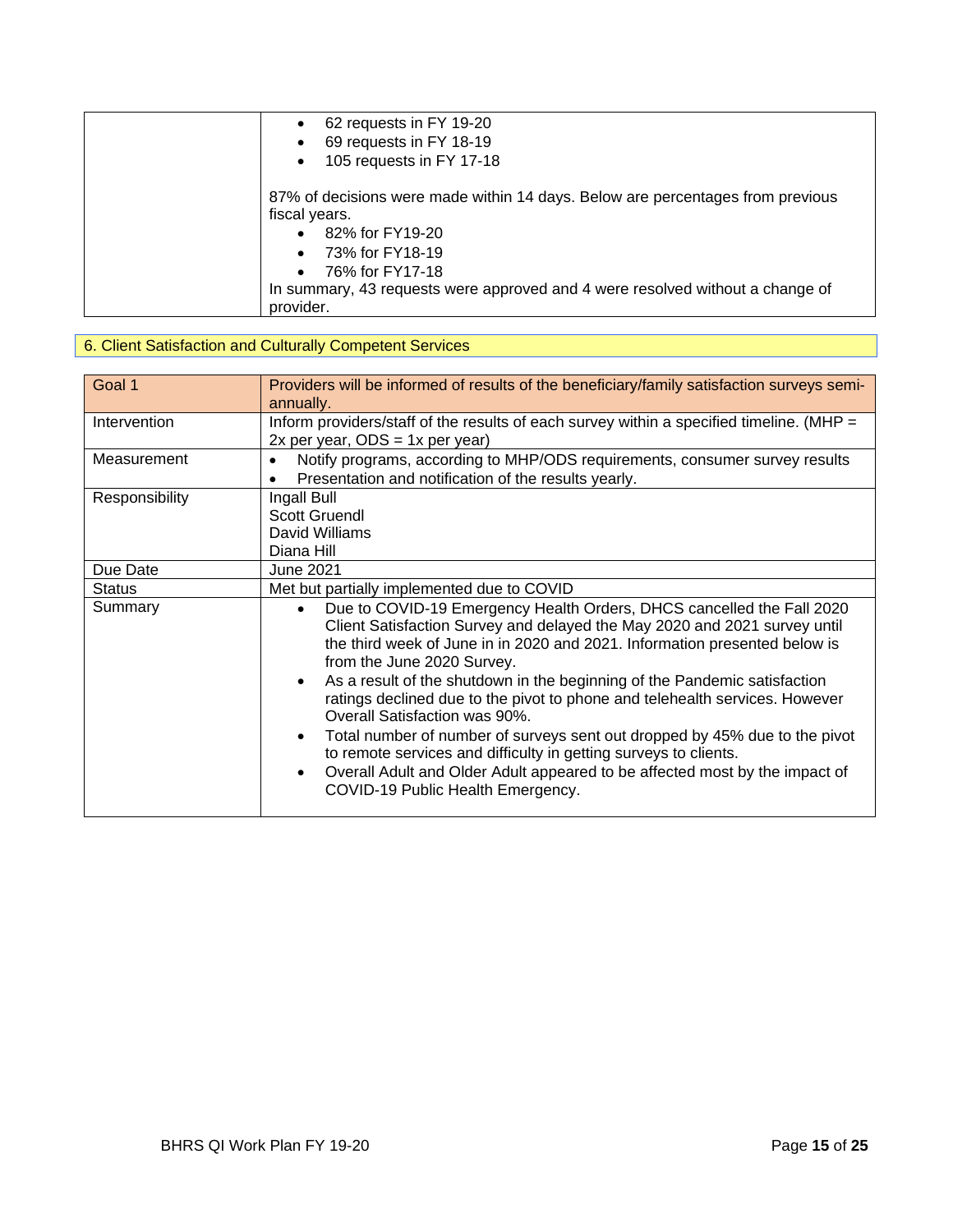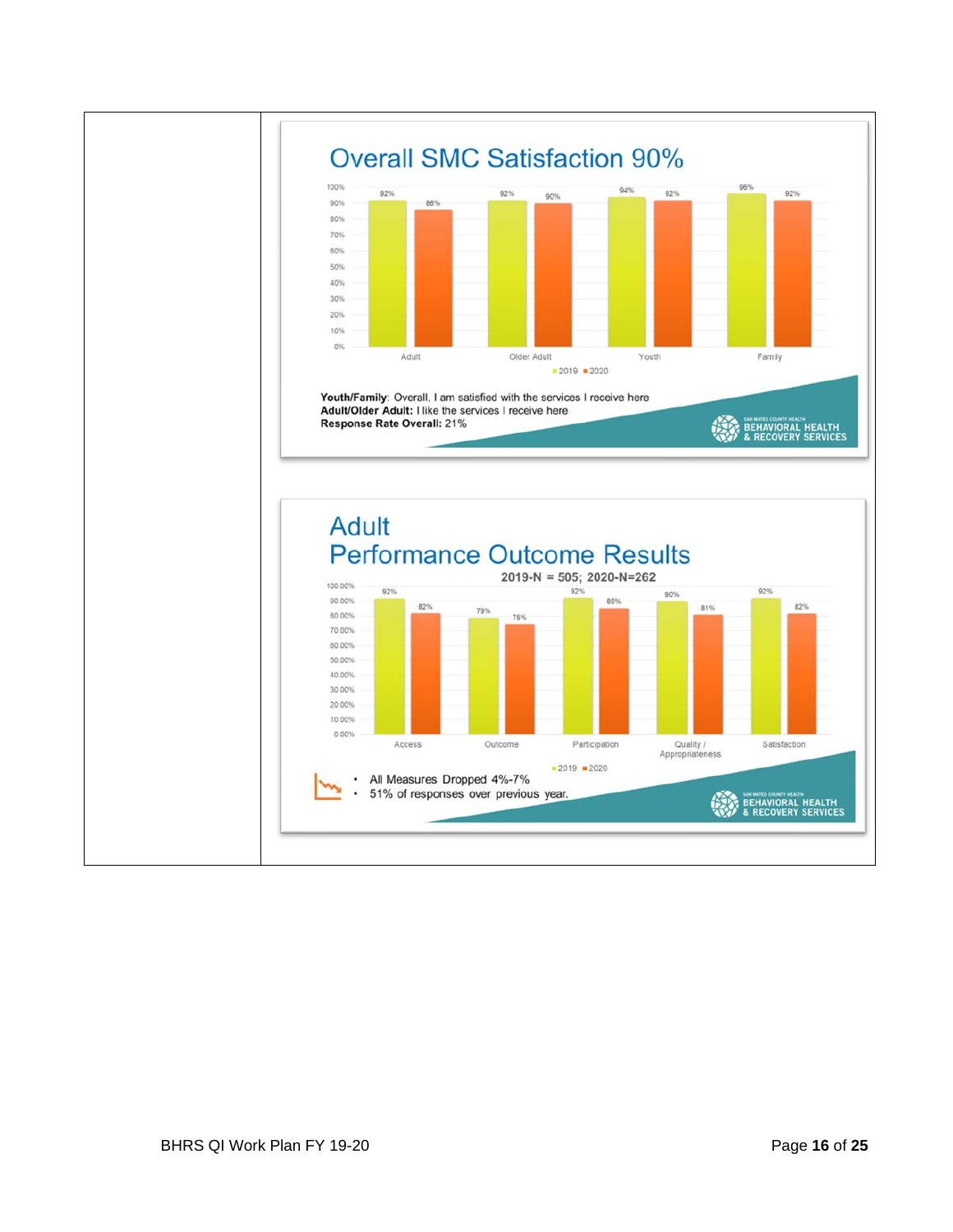

| Goal 2         | Improve cultural and linguistic competence                                                                                                                                                                                                        |
|----------------|---------------------------------------------------------------------------------------------------------------------------------------------------------------------------------------------------------------------------------------------------|
| Intervention   | "Working Effectively with Interpreters in Behavioral Health" refresher course training<br>will be required for all direct service staff every 3 years.                                                                                            |
| Measurement    | • 100% of New staff will complete in-person "Working Effectively with Interpreters in<br><b>Behavioral Health"</b><br>. 75% of Existing staff who have taken the initial training will take the refresher training<br>at lease every three years. |
| Responsibility | Claudia Tinoco<br>Maria Lorente-Foresti<br>Doris Estremera                                                                                                                                                                                        |
| Due Date       | <b>June 2021</b>                                                                                                                                                                                                                                  |
| <b>Status</b>  | Met (Ongoing)                                                                                                                                                                                                                                     |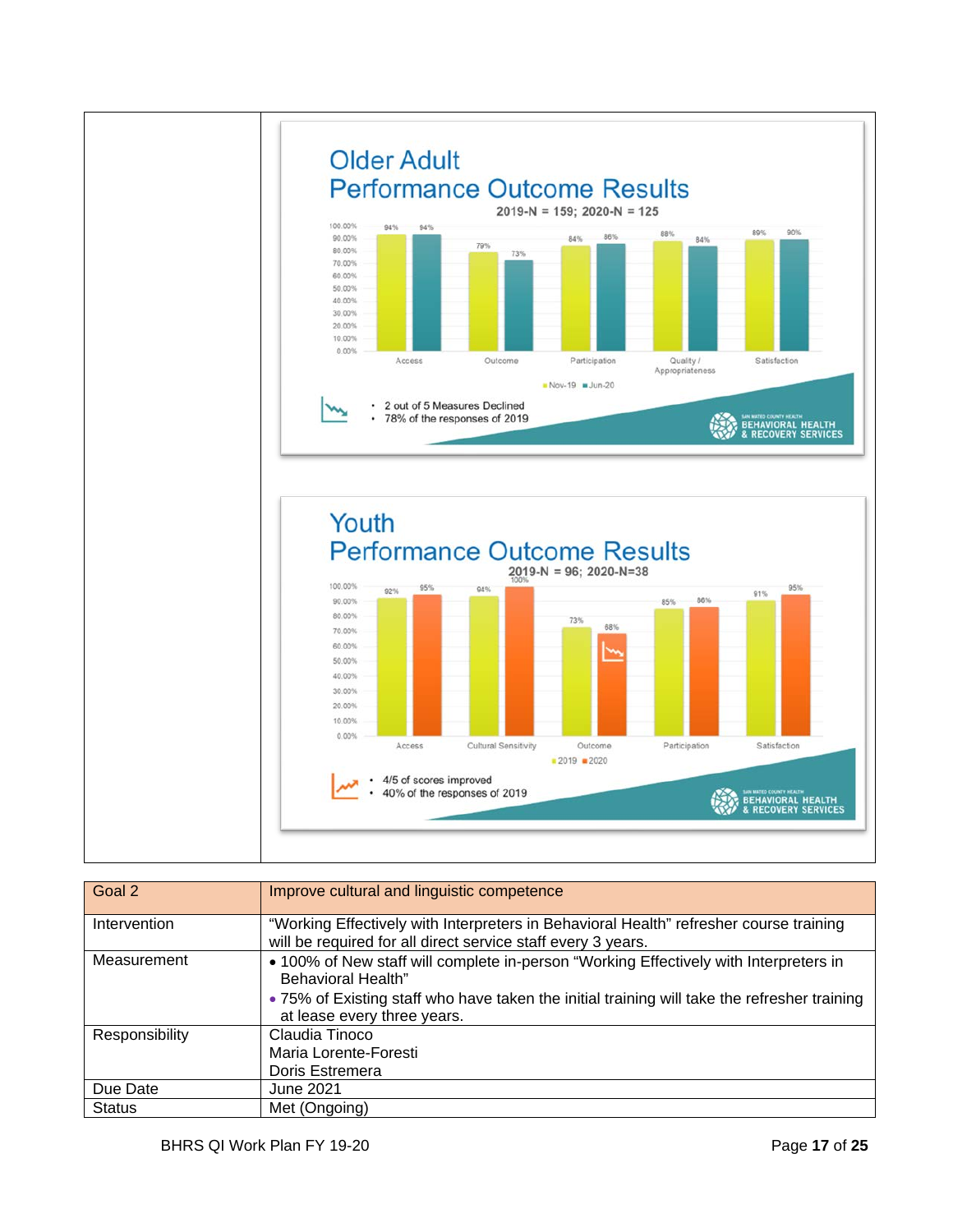| Summary | The goal is ongoing. BHRS New Staff participate in multiple orientations. Orientation<br>participants are informed of the requirement to attend the Working with Interpreters in<br>a Behavioral Health Setting. The New Hire Orientation and the BHRS Internship<br>Orientation, which are separate from the Onboarding Orientation provided by the<br>BHRS Payroll/HR also informs participants about the requirement. Supervisors are<br>asked to inform their new hires during their team orientation process. Lastly, new<br>hires are given access to BHRS policy documents. Generally, two in-person Working<br>with Interpreters in a Behavioral Health Setting are provided annually (April and<br>October). |
|---------|-----------------------------------------------------------------------------------------------------------------------------------------------------------------------------------------------------------------------------------------------------------------------------------------------------------------------------------------------------------------------------------------------------------------------------------------------------------------------------------------------------------------------------------------------------------------------------------------------------------------------------------------------------------------------------------------------------------------------|
|         | This Fiscal year 2019-2020 BHRS had a total of 75 new hires including<br>regular, extra-hire, relief, and interns. Forty-eight (48) of the new hires are still active<br>and 60% (26) have taken at least one of the Working with Interpreters in Behavioral<br>Health Settings training that were available during this fiscal year. Nineteen (19) of the<br>new hires who are still active and were eligible to take one of the sessions offered this<br>fiscal year have not taken it. Ninety (90) percent of existing staff who have taken the<br>course in 2017 or before have taken either a refresher course or an in-person course.                                                                           |
|         | There are some barriers impacting this ongoing goal. Staff are hired over the<br>course of the fiscal year. The course has been offered, primarily, in-person. However,<br>the largest attendance was during the Shelter-in-place related to the COVID-19<br>pandemic. So, some staff have difficulty attending with a full caseload. The BHRS<br>New Hire Orientation (provided by the Workforce Education and Training Team) is<br>only offered once a year due to its labor-intensive organization (3 Sessions) and<br>insufficient staffing. However, changes have been implemented during this fiscal year.<br>Specifically, the training was assigned via the BHRS LMS and the session was virtual.             |

| Goal 3         | Expand Translation of BHRS Consumer Documents to meet Threshold Languages<br>(Spanish, Tagalog, Chinese)                      |                                                                                                                                     |               |               |               |                |       |              |
|----------------|-------------------------------------------------------------------------------------------------------------------------------|-------------------------------------------------------------------------------------------------------------------------------------|---------------|---------------|---------------|----------------|-------|--------------|
| Intervention   | Update BHRS Consumer facing communications to be in our threshold languages<br>Update Policies to include threshold languages |                                                                                                                                     |               |               |               |                |       |              |
| Measurement    |                                                                                                                               | Completion of translation identified communication<br>Posted on Website<br>Printed Materials distributed to Clinics and Contractors |               |               |               |                |       |              |
| Responsibility | <b>Tracey Chan</b><br>Doris Estremera                                                                                         | Maria Lorente-Foresti                                                                                                               |               |               |               |                |       |              |
| Due Date       | June 2020                                                                                                                     |                                                                                                                                     |               |               |               |                |       |              |
| <b>Status</b>  | Met (Ongoing)                                                                                                                 |                                                                                                                                     |               |               |               |                |       |              |
| Summary        |                                                                                                                               |                                                                                                                                     |               |               |               |                |       |              |
|                | <b>Document</b>                                                                                                               | <b>Englis</b>                                                                                                                       | <b>Spanis</b> | <b>Chines</b> | <b>Tagalo</b> | <b>Russian</b> | Samoa | <b>Tonga</b> |
|                | FY 19-20                                                                                                                      | h.                                                                                                                                  | h.            | е             | g             |                | n     | n            |
|                | <b>Survey Cover</b><br>Letter                                                                                                 | X                                                                                                                                   | X             | X             |               |                |       |              |
|                | <b>BHRS Wallet</b><br>Card<br><i>instructions</i>                                                                             | X                                                                                                                                   | X             | X             | X             |                |       |              |
|                | <b>UPDATE BHRS</b><br>COVID<br>resources                                                                                      | X                                                                                                                                   | X             | X             | X             | X              |       |              |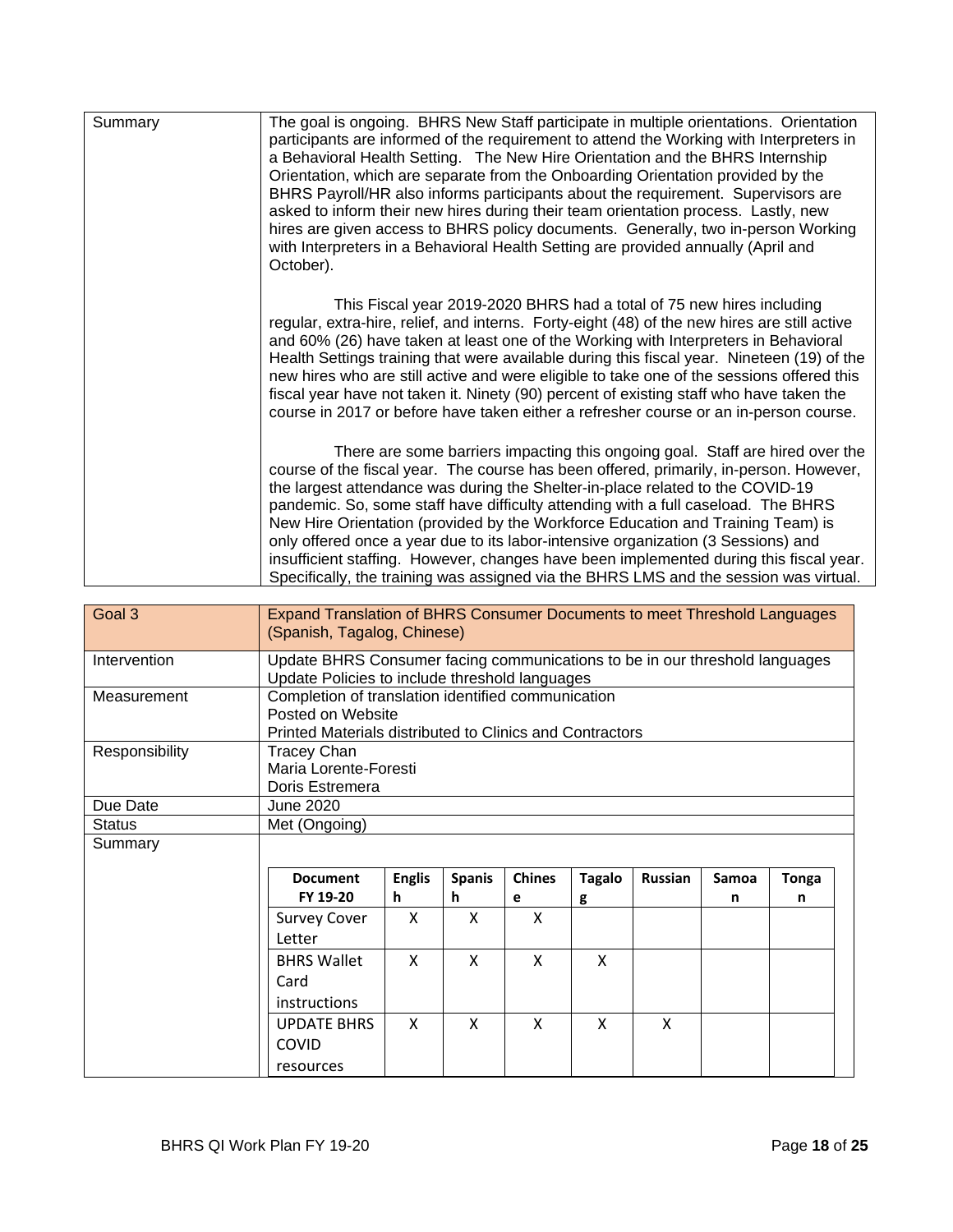| New client                | X            | X            | X            | X                         | X                         |                                                                         |              |  |
|---------------------------|--------------|--------------|--------------|---------------------------|---------------------------|-------------------------------------------------------------------------|--------------|--|
| flyer                     |              |              |              |                           |                           |                                                                         |              |  |
| Stakeholder               | X            | $\mathsf{X}$ | X            | X                         | X                         | X                                                                       | X            |  |
| Handout                   |              |              |              |                           |                           |                                                                         |              |  |
| 2020 CPP                  | $\mathsf{X}$ | $\mathsf{X}$ | $\mathsf{X}$ | $\mathsf{x}$              | $\mathsf{X}$              | $\mathsf{x}$                                                            | $\mathsf{x}$ |  |
| MHSA 3 Year               |              |              |              |                           |                           |                                                                         |              |  |
| Plan Flyer                |              |              |              |                           |                           |                                                                         |              |  |
| Consent to                | X            | X            | X            | X                         |                           |                                                                         |              |  |
| Treatment                 |              |              |              |                           |                           |                                                                         |              |  |
| <b>BHRS</b>               | X            | $\mathsf{X}$ | X            | $\boldsymbol{\mathsf{X}}$ | $\boldsymbol{\mathsf{X}}$ |                                                                         |              |  |
| <b>Brochure</b>           |              |              |              |                           |                           |                                                                         |              |  |
| Disclosure                | X            | X            |              |                           |                           |                                                                         |              |  |
| Form                      |              |              |              |                           |                           |                                                                         |              |  |
| Beneficiary               | X            | X            |              | X                         |                           |                                                                         |              |  |
| Handbook                  |              |              |              |                           |                           |                                                                         |              |  |
| Immigration               | X            | $\mathsf{X}$ |              |                           |                           |                                                                         |              |  |
| Resources                 |              |              |              |                           |                           |                                                                         |              |  |
|                           |              |              |              |                           |                           |                                                                         |              |  |
|                           |              |              |              |                           |                           |                                                                         |              |  |
|                           |              |              |              |                           |                           | Documents are also vetted by BHRS staff before publication to ensure    |              |  |
| cultural appropriateness. |              |              |              |                           |                           |                                                                         |              |  |
| $\bullet$                 |              |              |              |                           |                           | Translation of Documents to threshold languages is ongoing and work is  |              |  |
|                           |              |              |              |                           |                           | done interdepartmentally to ensure that materials at least meet Goal 3. |              |  |
|                           |              |              |              |                           |                           |                                                                         |              |  |

| Goal 4         | Improve Linguistic Access for clients whose preferred language is other than English                                                                                                                                                                                                                                                                                                                                                                                |
|----------------|---------------------------------------------------------------------------------------------------------------------------------------------------------------------------------------------------------------------------------------------------------------------------------------------------------------------------------------------------------------------------------------------------------------------------------------------------------------------|
| Intervention   | Services will be provided in the clients preferred language                                                                                                                                                                                                                                                                                                                                                                                                         |
| Measurement    | % of clients with a preferred language other than English receiving a service in their<br>preferred language                                                                                                                                                                                                                                                                                                                                                        |
| Responsibility | Claudia Tinoco<br>Doris Estremera<br>Maria Lorente-Foresti<br>Chad Kempel                                                                                                                                                                                                                                                                                                                                                                                           |
| Due Date       | <b>June 2021</b>                                                                                                                                                                                                                                                                                                                                                                                                                                                    |
| <b>Status</b>  | Met (Ongoing)                                                                                                                                                                                                                                                                                                                                                                                                                                                       |
| Summary        | Data from the first half of Fiscal year 2019-2020 indicate that on average<br>approximately 84% of clients whose preferred language is other than English were<br>provided services in their preferred language. It is likely that COVID-19 had an impact<br>however, the data are not currently available. We also do not have data on clients who<br>refuse interpreter services either due to symptomatology, preferred interpreter not<br>being available, etc. |
| $C = L$        | Enhance Understanding and Use of Outwall Lugilli cas on effective nuclies where                                                                                                                                                                                                                                                                                                                                                                                     |

| Goal 5       | Enhance Understanding and Use of Cultural Humility as an effective practice when<br>working with diverse populations. |
|--------------|-----------------------------------------------------------------------------------------------------------------------|
| Intervention | All staff will complete mandatory training on cultural humility                                                       |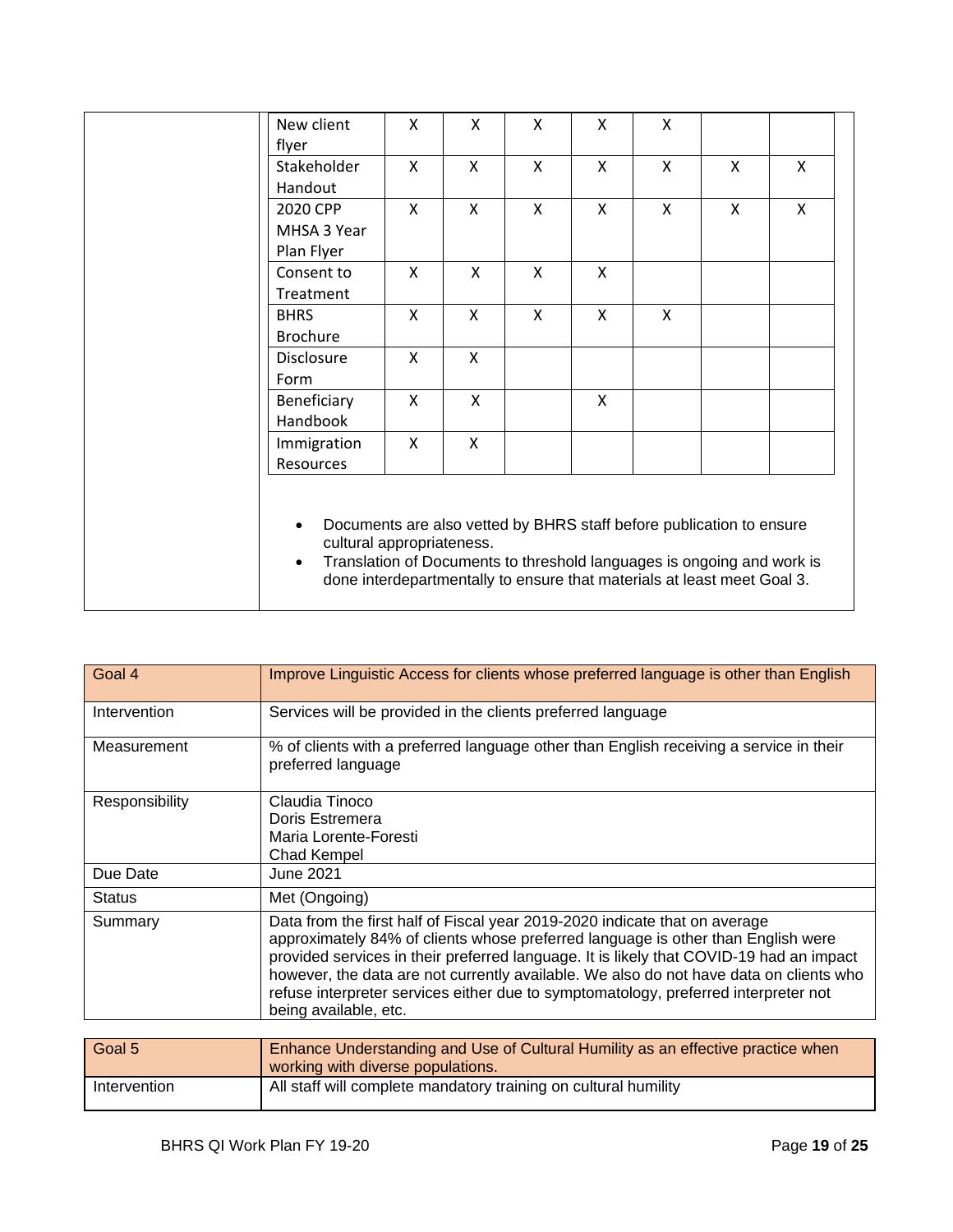| Measurement    | 65% of staff will complete the Cultural Humility training.                                                                                                                                                                                                                                                                                                                                                                                                                                                                                                                                                                                                                                                                                                                                                                                                                     |
|----------------|--------------------------------------------------------------------------------------------------------------------------------------------------------------------------------------------------------------------------------------------------------------------------------------------------------------------------------------------------------------------------------------------------------------------------------------------------------------------------------------------------------------------------------------------------------------------------------------------------------------------------------------------------------------------------------------------------------------------------------------------------------------------------------------------------------------------------------------------------------------------------------|
| Responsibility | Claudia Tinoco<br>Doris Estremera<br>Erica Britton<br>Desirae Miller                                                                                                                                                                                                                                                                                                                                                                                                                                                                                                                                                                                                                                                                                                                                                                                                           |
| Due Date       | June 2021                                                                                                                                                                                                                                                                                                                                                                                                                                                                                                                                                                                                                                                                                                                                                                                                                                                                      |
| <b>Status</b>  | Partially Met (Ongoing)                                                                                                                                                                                                                                                                                                                                                                                                                                                                                                                                                                                                                                                                                                                                                                                                                                                        |
| Summary        | To date BHRS has offered 27 foundational Cultural Humility courses from a variety of<br>trainers including Dr. Melanie Tervalon and BHRS Staff and Partners who participate<br>as part of the training cohort. Currently, there are 507 active BHRS Staff in LMS. As of<br>June 26 <sup>th,</sup> 2020, 176 BHRS staff or 34% had taken a foundational Cultural Humility<br>course. This number does not include BHRS Staff who may have taken Cultural<br>Humility related course (eg Becoming Visible: Using Cultural Humility in Asking SOGI<br>questions).                                                                                                                                                                                                                                                                                                                 |
|                | There are some barriers impacting this ongoing goal. Due to the content, the course<br>in offered primarily in person and the course is limited to 40 people. The course has<br>been offered, primarily, in-person. For this fiscal year, the Shelter-in-place related to<br>the COVID-19 pandemic severely impacted the delivery of this course. Due to the<br>content of the course, it has not been offered virtually and did not have an established<br>virtual curriculum. Additionally, the number of Cultural Humility Cohort trainers has<br>greatly diminished due to BHRS turnover. However, changes have been implemented<br>during this fiscal year. Specifically, the Cohort has consulted with Dr. Tervalon<br>regarding creating and standardizing a virtual version of the training. Several new<br>BHRS staff have been trained in the delivery of the model. |

#### 7. DMC-ODS Pilot

| Goal 1         | Enhance the EMR system (Avatar) to include expanded SUD client health information                                                                                                                                                                                                                                                                                                                                                                         |
|----------------|-----------------------------------------------------------------------------------------------------------------------------------------------------------------------------------------------------------------------------------------------------------------------------------------------------------------------------------------------------------------------------------------------------------------------------------------------------------|
| Intervention   | Enhance Avatar for SUD to include required DMC ODS data collection and reporting<br>٠<br>components and clinical components.<br>Train county and provider SUD staff on how to use the new system.<br>٠<br>Implement SUDS EMR with identified programs.<br>$\bullet$<br>Develop a post implementation survey for collecting user feedback.<br>$\bullet$<br>Implement improvements to fix system bugs and improve user experience based on<br>user feedback |
| Measurement    | • Go live date<br>• Post implementation survey results for user acceptance and feedback                                                                                                                                                                                                                                                                                                                                                                   |
| Responsibility | Kim Pijma<br><b>QM Team</b><br>Diana Hill                                                                                                                                                                                                                                                                                                                                                                                                                 |
| Due Date       | June 2021                                                                                                                                                                                                                                                                                                                                                                                                                                                 |
| <b>Status</b>  | Met (discontinue)                                                                                                                                                                                                                                                                                                                                                                                                                                         |
| Summary        | All SUD contracted providers have been trained on the enhanced Avatar data collection<br>forms and processes as of June 2021. We are currently working on fixing system issues<br>to improve user experience, which is an ongoing practice as issues arise.                                                                                                                                                                                               |

#### Goal 2 **Care Coordination:** Strategies to avoid hospitalizations and improve follow-up appointments. Clients discharged from residential detox services are referred and admitted follow-up care.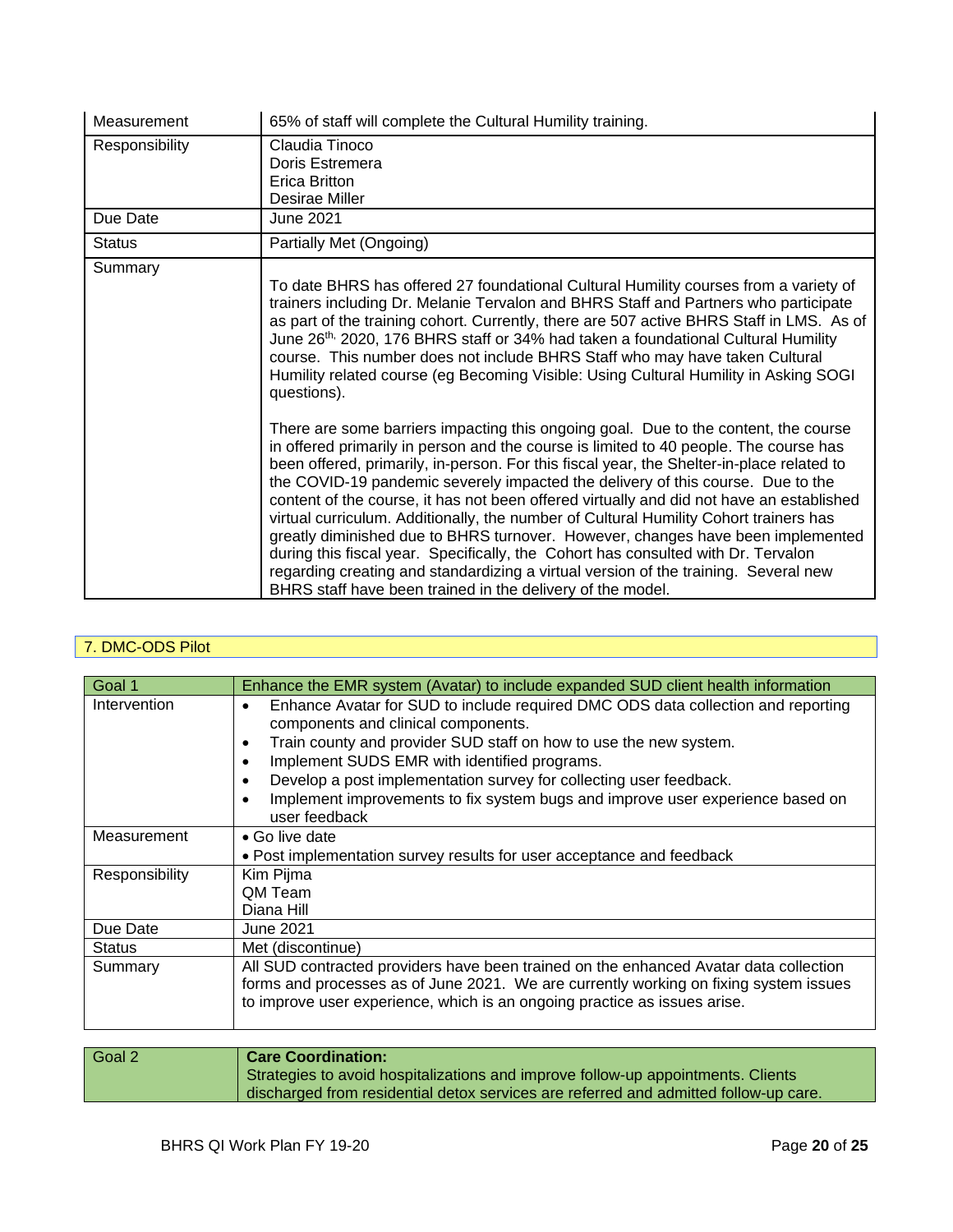| Intervention   | • ASAM evaluation and treatment referral completed prior to residential detox discharge.<br>• Coordinate the detox discharge and subsequent admission/appointment to appropriate<br>follow-up care.                                                                                                                                                                                                                                                                                                                                                                                                                                                                                                                                                       |
|----------------|-----------------------------------------------------------------------------------------------------------------------------------------------------------------------------------------------------------------------------------------------------------------------------------------------------------------------------------------------------------------------------------------------------------------------------------------------------------------------------------------------------------------------------------------------------------------------------------------------------------------------------------------------------------------------------------------------------------------------------------------------------------|
| Measurement    | • # of Res Detox discharges<br>. % of clients admitted to a subsequent follow up appointment/treatment with 7 days of<br>residential detox discharge<br>• % of clients re-admitted to detox within 30 days                                                                                                                                                                                                                                                                                                                                                                                                                                                                                                                                                |
| Responsibility | Eliseo Amezcua<br>Giovanna Bonds<br>Melina Cortez<br>Mary Taylor Fullerton                                                                                                                                                                                                                                                                                                                                                                                                                                                                                                                                                                                                                                                                                |
| Due Date       | June 2021                                                                                                                                                                                                                                                                                                                                                                                                                                                                                                                                                                                                                                                                                                                                                 |
| <b>Status</b>  | Not Met (Continue)                                                                                                                                                                                                                                                                                                                                                                                                                                                                                                                                                                                                                                                                                                                                        |
| Summary        | Palm Ave detox, our residential detox program, closed unexpectedly in March 2021. Prior<br>to their closure, they had just implemented enhanced Avatar EMR processes from Goal<br>#1, so that we could start tracking the measurements for this goal. As we are amid a<br>pandemic, the focus of Palm Ave and other contractor staff was developing and<br>implementing COVID-19 response and safety protocols. We are currently in the process<br>of working with contractors to re-establish Palm Ave and open additional residential detox<br>programs within the county, and this goal will need to be implemented with the newly<br>contracted programs, including the establishment of program expectations and the<br>creation of tracking reports |

| Goal 3         | <b>Monitor Service Delivery System:</b>                                                                                                                                                                                                                                                                               |
|----------------|-----------------------------------------------------------------------------------------------------------------------------------------------------------------------------------------------------------------------------------------------------------------------------------------------------------------------|
|                | Increase treatment provider compliance with DMC-ODS documentation regulations.                                                                                                                                                                                                                                        |
| Intervention   | . Design and implement a plan for County review of SUD treatment provider Medi-Cal<br>beneficiary charts to allow remote monitoring for COVID-19 safety practices.<br>. Develop an audit tool and protocols in for remote chart audits in conjunction with QM;<br>may include auditing in Avatar and scanning charts. |
|                | . Pilot Audit with each of the DMC-ODS providers                                                                                                                                                                                                                                                                      |
| Measurement    | # of charts reviewed for each DMC-ODS providers                                                                                                                                                                                                                                                                       |
| Responsibility | Diana Hill<br>Desirae Miller                                                                                                                                                                                                                                                                                          |
|                | Christine O'Kelly                                                                                                                                                                                                                                                                                                     |
| Due Date       | <b>June 2021</b>                                                                                                                                                                                                                                                                                                      |
| <b>Status</b>  | Met                                                                                                                                                                                                                                                                                                                   |
| Summary        | We designed and implemented a client chart audit tool for remote chart audits of all SUD<br>contracted providers. In FY 20-21, we audited 99 DMC-ODS beneficiary charts.                                                                                                                                              |

| Goal 4         | Develop and Implement a Training Plan for provider direct service staff that complies with<br>DMC-ODS STC requirements around Evidenced-Based Practices (EBPs.)                                                                         |
|----------------|-----------------------------------------------------------------------------------------------------------------------------------------------------------------------------------------------------------------------------------------|
| Intervention   | • Review BHRS Standards of Care (SOC,) DMC-ODS Special Terms and Conditions<br>(STC,) the Intergovernmental Agreement<br>. Develop of an annual Training Plan that incorporates Evidenced-Based Practices.<br>• Implement training plan |
| Measurement    | • Copy of training plan protocol                                                                                                                                                                                                        |
|                | • # of trainings offered                                                                                                                                                                                                                |
| Responsibility | Diana Hill                                                                                                                                                                                                                              |
|                | Mary Fullerton                                                                                                                                                                                                                          |
|                | Christine O'Kelly                                                                                                                                                                                                                       |
| Due Date       | June 2021                                                                                                                                                                                                                               |
| <b>Status</b>  | <b>Partially Met</b>                                                                                                                                                                                                                    |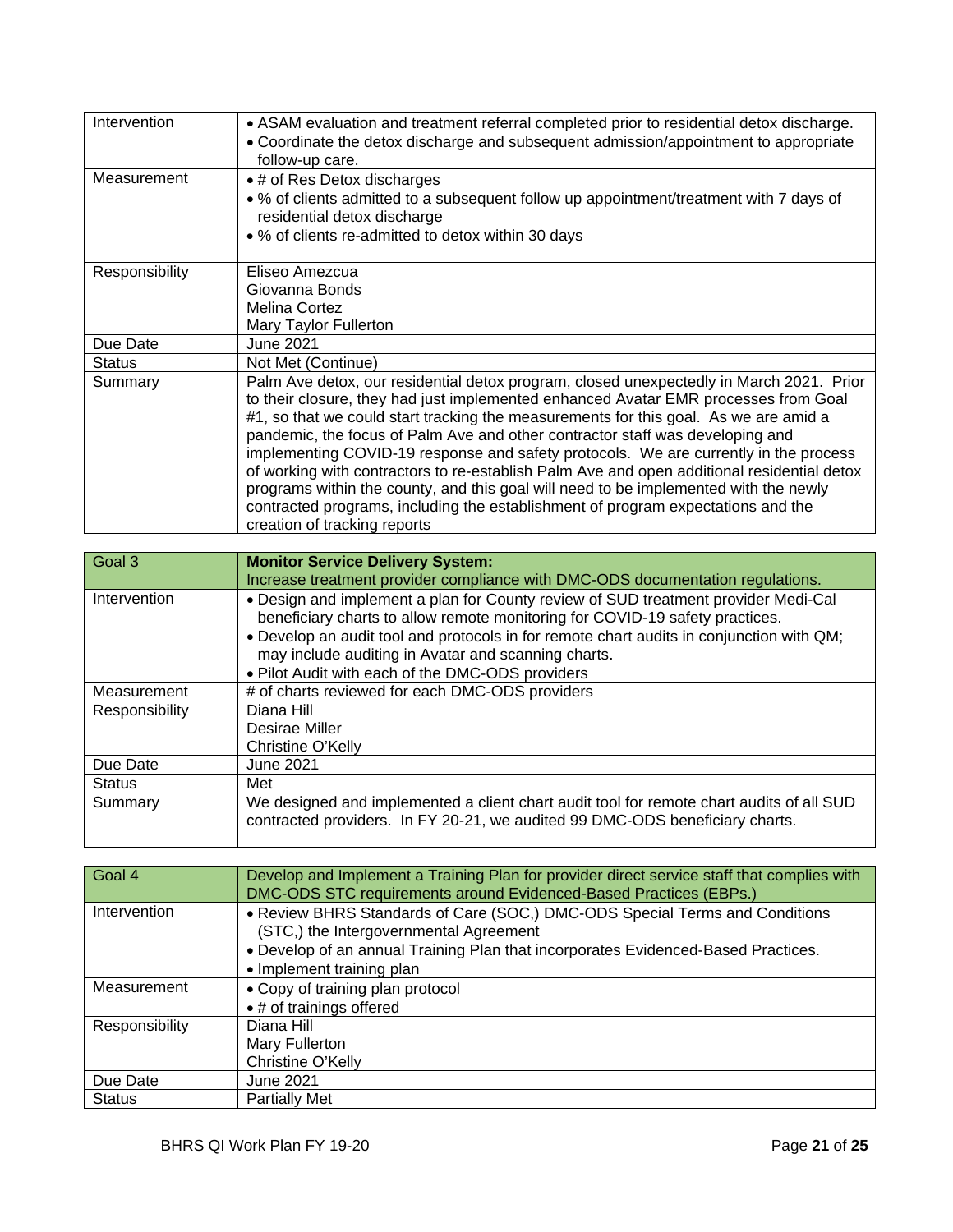| Summary | In FY 20-21, workforce training efforts were largely focused on the COVID-19 pandemic      |
|---------|--------------------------------------------------------------------------------------------|
|         | and implementing safety protocols for clients and staff. Additional barriers included a    |
|         | hiring freeze and a vacant analyst position tasked with coordinating training protocols.   |
|         | However, contracted consultants Dr. Brian Greenberg and Dr. Lea Goldstein offered SUD      |
|         | treatment providers training, including but not limited to those listed as Evidenced-Based |
|         | Practices in the STCs, and those listed as standard practices in the BHRS SOC.             |

| Goal 5         | 80% of all provider direct service staff will be trained in at least 2 Evidenced-Based<br>Practices as identified in the DMC-ODS STCs.                                                                                                                                                                                                                                                                                                                                                                                           |
|----------------|----------------------------------------------------------------------------------------------------------------------------------------------------------------------------------------------------------------------------------------------------------------------------------------------------------------------------------------------------------------------------------------------------------------------------------------------------------------------------------------------------------------------------------|
| Intervention   | • Implement Training Plan for provider clinicians, counseling and supervisory staff.<br>• Conduct personnel file reviews to confirm evidence of training on at least 2 EBPs.<br>• Explore with BHRS Workforce Education and Training Coordinator and with Providers<br>possible methods to improve access and compliance with EBP training requirements.                                                                                                                                                                         |
| Measurement    | • % of all provider clinicians, counseling staff, and supervisors will be trained in at least 2<br>EBP <sub>S</sub><br>• FY 18-19 performance is 28%                                                                                                                                                                                                                                                                                                                                                                             |
| Responsibility | Diana Hill<br>Christine O'Kelly<br>Kathy Reyes<br><b>Erica Britton</b>                                                                                                                                                                                                                                                                                                                                                                                                                                                           |
| Due Date       | June 2021                                                                                                                                                                                                                                                                                                                                                                                                                                                                                                                        |
| <b>Status</b>  | Partially Met (Continue)                                                                                                                                                                                                                                                                                                                                                                                                                                                                                                         |
| Summary        | In FY 20-21, workforce training efforts were largely focused on the COVID-19 pandemic<br>and implementing safety protocols for clients and staff. Additional barriers included a<br>hiring freeze and a vacant analyst position tasked with coordinating training protocols.<br>Training on EBP's were offered ad hoc, as requested by each contracted provider.<br>Personnel file reviews showed that 64% of counseling and LPHA staff had attended<br>training in at least two EBPs, representing 129% increase over FY 18-19. |

| Goal 6         | All providers who are Licensed Practitioners of the Healing Arts (LPHA) clinicians will<br>receive at least 5 hours of Addiction Medicine Training annually.                                                                                                                                                                                                                                                                                                                                       |
|----------------|----------------------------------------------------------------------------------------------------------------------------------------------------------------------------------------------------------------------------------------------------------------------------------------------------------------------------------------------------------------------------------------------------------------------------------------------------------------------------------------------------|
| Intervention   | Implement a Training Plan for provider clinicians.                                                                                                                                                                                                                                                                                                                                                                                                                                                 |
| Measurement    | . % of all provider LPHA clinicians will receive at least 5 hours of addiction medicine<br>training annually.<br>$\bullet$ FY 17/18 baseline is 35%.<br>• FY 18/19 = 55%.                                                                                                                                                                                                                                                                                                                          |
| Responsibility | Diana Hill<br>Christine O'Kelly<br>Mary Taylor Fullerton                                                                                                                                                                                                                                                                                                                                                                                                                                           |
| Due Date       | <b>June 2021</b>                                                                                                                                                                                                                                                                                                                                                                                                                                                                                   |
| <b>Status</b>  | Met                                                                                                                                                                                                                                                                                                                                                                                                                                                                                                |
| Summary        | In FY 20-21, workforce training efforts were largely focused on the COVID-19 pandemic<br>and implementing safety protocols for clients and staff. Additional barriers included a<br>hiring freeze and a vacant analyst position tasked with coordinating training protocols.<br>Training on EBP's were offered ad hoc, as requested by each contracted provider.<br>Personnel file reviews showed that 100% of LPHA staff received at least 5 hours of<br>addiction medicine training in FY 20-21. |

| Goal 7 | <b>Monitor Service Delivery System:</b>                                     |
|--------|-----------------------------------------------------------------------------|
|        | Create AVATAR reports needed to monitor and evaluate DMC-ODS in relation to |
|        | established performance measures and standards                              |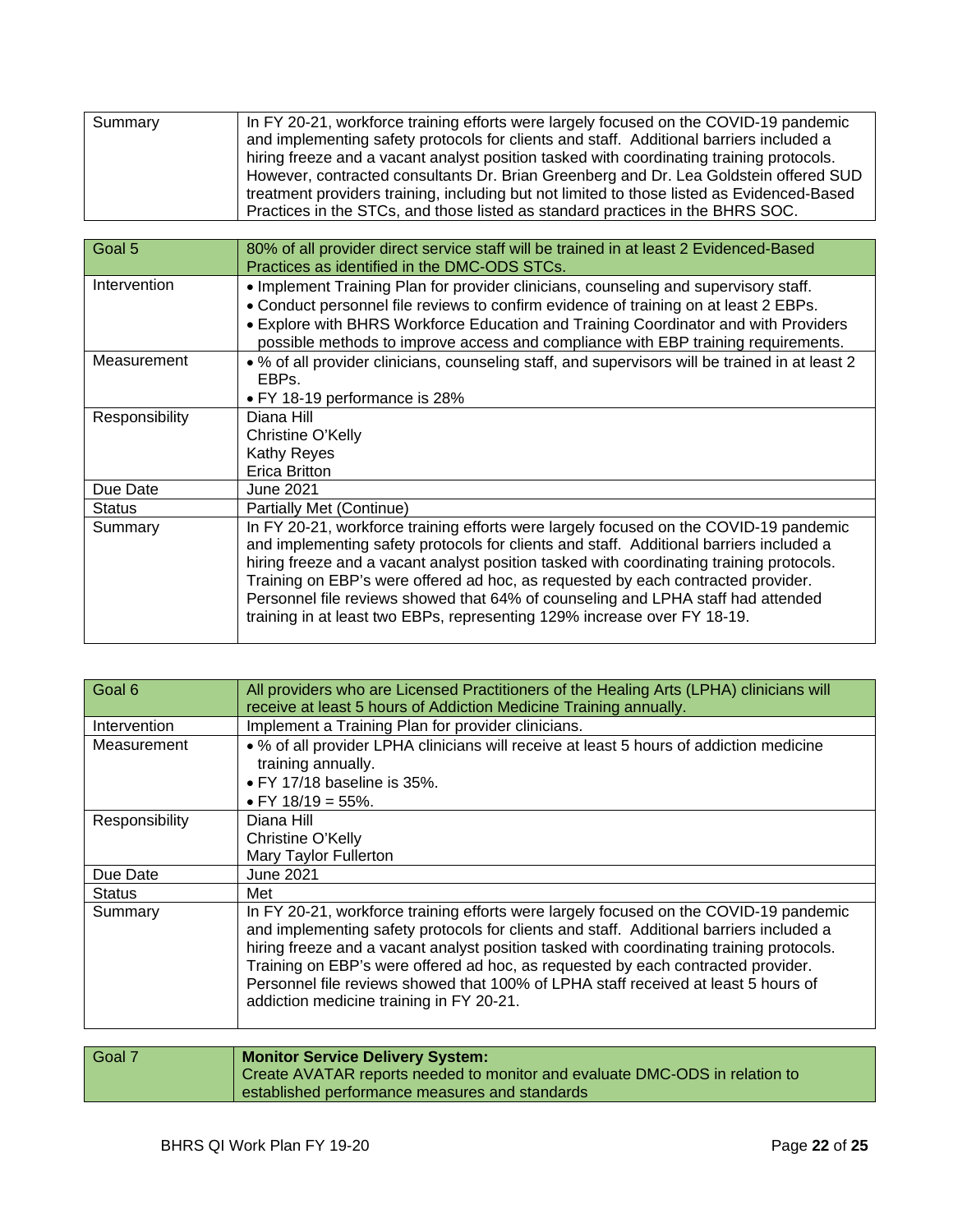| Intervention   | • Implement Avatar SUD enhancements to collect data for measures.<br>• Identified reports are created in Avatar                                                                                                                                                                                                  |
|----------------|------------------------------------------------------------------------------------------------------------------------------------------------------------------------------------------------------------------------------------------------------------------------------------------------------------------|
|                | • Reports are reviewed quarterly for monitoring system quality and performance as<br>sufficient data is available within the system.                                                                                                                                                                             |
| Measurement    | • List of reports developed that meet reporting requirement for DMC-ODS                                                                                                                                                                                                                                          |
| Responsibility | Clara Boyden                                                                                                                                                                                                                                                                                                     |
|                | Diana Hill                                                                                                                                                                                                                                                                                                       |
|                | Mary Fullerton                                                                                                                                                                                                                                                                                                   |
|                | Kim Pijma (contract monitor)                                                                                                                                                                                                                                                                                     |
|                | Dave Williams                                                                                                                                                                                                                                                                                                    |
| Due Date       | June, 2021                                                                                                                                                                                                                                                                                                       |
| <b>Status</b>  | Not Met                                                                                                                                                                                                                                                                                                          |
| Summary        | The COVID-19 pandemic necessitated the diversion of resources. As a result, this goal<br>was not addressed. As programs have all implemented the new enhanced Avatar, reports<br>can now be developed for monitoring compliance with DMC ODS requirements, and for<br>monitoring system quality and performance. |

| Goal 8        | Timeliness of first contact to first appointment:<br>BHRS will track time from first request to first appointment for Outpatient SUD and Opioid<br><b>Treatment Programs.</b>                                                                                                                                                                                                                                                                                                                                                                        |
|---------------|------------------------------------------------------------------------------------------------------------------------------------------------------------------------------------------------------------------------------------------------------------------------------------------------------------------------------------------------------------------------------------------------------------------------------------------------------------------------------------------------------------------------------------------------------|
| Intervention  | . Develop a process to analyze timeliness data quarterly for:<br>Outpatient SUD services (excluding Opioid Treatment Programs)<br>$\circ$<br><b>Opioid Treatment Programs</b><br>$\circ$                                                                                                                                                                                                                                                                                                                                                             |
|               | • Share data for BHRS programs and contractor agencies serving DMC-ODS clients                                                                                                                                                                                                                                                                                                                                                                                                                                                                       |
|               | . NRT providers will monitor and track timely access to services, from the time of first<br>request to the time of first appointment.                                                                                                                                                                                                                                                                                                                                                                                                                |
|               | . Report timeliness data annually with NACT Submission on April 1, 2021.                                                                                                                                                                                                                                                                                                                                                                                                                                                                             |
| Measurement   | % of client's receiving an Outpatient SUD Service within 10 days from request to first<br>$\bullet$<br>appointment.                                                                                                                                                                                                                                                                                                                                                                                                                                  |
|               | % of clients admitted to treatment within 24 hours of making a request for Narcotic<br>$\bullet$<br>Replacement Therapy. (County Standard)                                                                                                                                                                                                                                                                                                                                                                                                           |
|               | % of clients starting an Opioid Treatment Programs within 3 days from request to first<br>$\bullet$<br>appointment. (State measure/reference only; data not reported as County standard is<br>more stringent).                                                                                                                                                                                                                                                                                                                                       |
|               | Chad Kempel                                                                                                                                                                                                                                                                                                                                                                                                                                                                                                                                          |
|               | Diana Hill                                                                                                                                                                                                                                                                                                                                                                                                                                                                                                                                           |
|               | Mary Taylor Fullerton<br>Matt Boyle                                                                                                                                                                                                                                                                                                                                                                                                                                                                                                                  |
|               | Diana Campos Gomez                                                                                                                                                                                                                                                                                                                                                                                                                                                                                                                                   |
| Due Date      | <b>June 2021</b>                                                                                                                                                                                                                                                                                                                                                                                                                                                                                                                                     |
| <b>Status</b> | <b>Partially Met</b>                                                                                                                                                                                                                                                                                                                                                                                                                                                                                                                                 |
| Summary       | Avatar is now able to track timeliness data from time of first request to first face-to-face<br>appointment, and all programs have been trained and implemented this process. The next<br>step is to develop reports on the timeliness data. Providers' internal tracking indicates that<br>85% of outpatient SUD clients receive a first appointment within 10 days of first request,<br>and that 100% of OPT clients receive a first appointment within 3 days of first request.<br>When the Avatar reports are created, we can confirm this data. |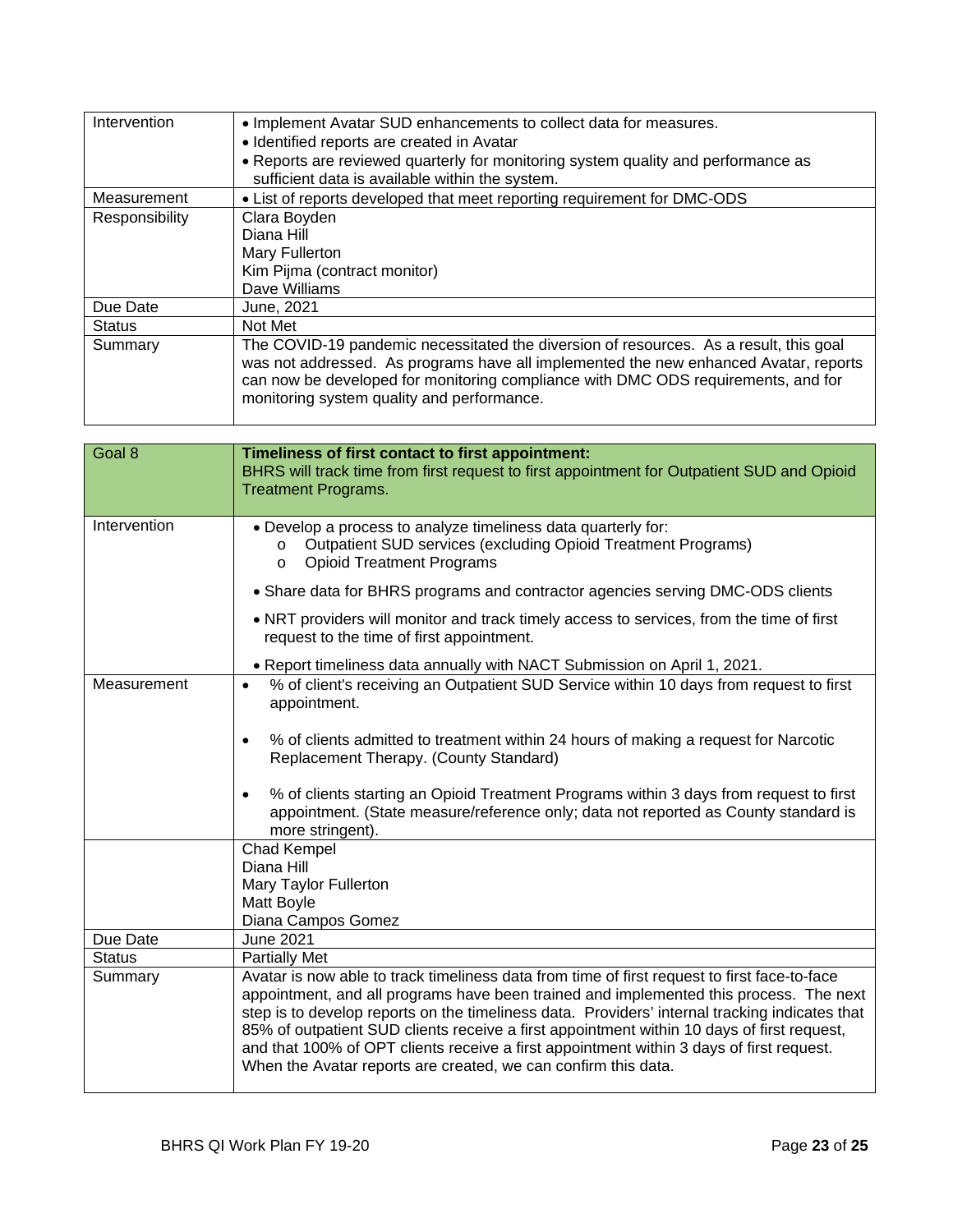| Goal 9         | BHRS will track time from first request to first appointment for Outpatient SUD and Opioid<br><b>Treatment Programs.</b>                                                                                                                                                                                                                                           |
|----------------|--------------------------------------------------------------------------------------------------------------------------------------------------------------------------------------------------------------------------------------------------------------------------------------------------------------------------------------------------------------------|
| Intervention   | . Develop a Process to capture and analyze timeliness data for:<br>Outpatient SUD services (excl. Opioid Treatment Programs)<br>$\circ$<br><b>Opioid Treatment Programs</b><br>$\circ$<br>• Include data for BHRS programs and contractor agencies serving DMC-ODS clients<br>. Analyze and report timeliness data annually with NACT Submission on April 1, 2020. |
| Measurement    | • % of client's receiving an Outpatient SUD Service within 10 days from request to first<br>appointment.<br>• % of clients starting an Opioid Treatment Programs within 3 days from request to first<br>appointment.                                                                                                                                               |
| Responsibility | Chad Kempel<br>Clara Boyden                                                                                                                                                                                                                                                                                                                                        |
| Due Date       | 06/30/2020                                                                                                                                                                                                                                                                                                                                                         |
| <b>Status</b>  | Met (Discontinue/Combine with previous goal)                                                                                                                                                                                                                                                                                                                       |
| Summary        | NACT data was submitted on time.                                                                                                                                                                                                                                                                                                                                   |

| Goal 10        | <b>Care Coordination:</b><br>Care will be coordinated with physical health and mental health service providers.                                                                                                                                                                                                                                                                                                                             |
|----------------|---------------------------------------------------------------------------------------------------------------------------------------------------------------------------------------------------------------------------------------------------------------------------------------------------------------------------------------------------------------------------------------------------------------------------------------------|
| Intervention   | Implementing contract standard for physical health and mental health care<br>$\bullet$<br>coordination of services at the provider level<br>Audit charts to monitor compliance with standard<br>$\bullet$<br>Develop system-wide coordination meeting with providers<br>$\bullet$<br>Analyze TPS client survey data to monitor client satisfaction with care coordination                                                                   |
| Measurement    | % of audited client charts which comply with DMC ODS physical health examination<br>$\bullet$<br>requirements.<br>% of MD reviewed physical health examinations with a subsequent referral to physical<br>health services.<br>% of audited client charts with a completed ACOK screening<br>$\bullet$<br>% of positive AC OK Screens with a subsequent referral to mental health services.                                                  |
| Responsibility | Diana Hill<br>Christine O'Kelly<br>Desirae Miller<br>Eliseo Amezcua<br>Mary Fullerton                                                                                                                                                                                                                                                                                                                                                       |
| Due Date       | <b>June 2021</b>                                                                                                                                                                                                                                                                                                                                                                                                                            |
| <b>Status</b>  | <b>Partially Met</b>                                                                                                                                                                                                                                                                                                                                                                                                                        |
| Summary        | In FY 20-21, 85.2% of clients surveyed agreed or strongly agreed with the statement:<br>"Staff here work with my physical health care providers to support my wellness."<br>In FY 20-21, 88.3% of clients surveyed agreed or strongly agreed with the statement:<br>"Staff here work with my mental health care providers to support my wellness."<br>As the Avatar EMR was not fully implemented until June 2021, client chart audits were |
|                | completed manually. The data records regarding percentages of physical health<br>examination requirements, referrals to physical health services, ACOK screenings and                                                                                                                                                                                                                                                                       |